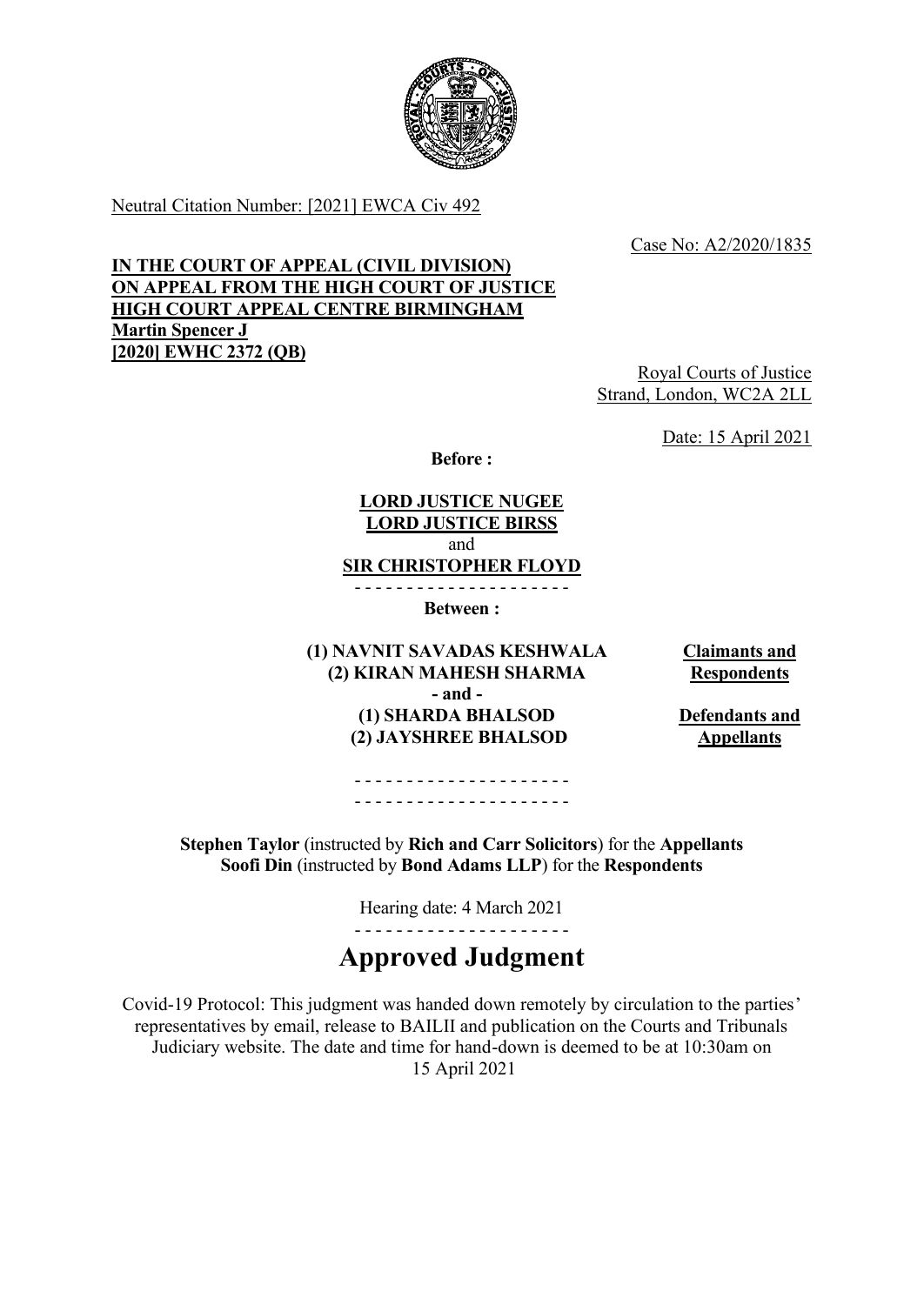### **Lord Justice Nugee:**

#### *Introduction*

- 1. This second appeal concerns relief from forfeiture of a lease of mixed commercial and residential premises in Leicester. Because the Appellants in this Court were the Respondents below, and vice-versa, it is more convenient to refer to the parties as **"the Landlords"** (Mrs Sharda Bhalsod and Mrs Jayshree Bhalsod) and **"the Tenants"** (Mr Navnit Keshwala and Mr Kiran Sharma) respectively.
- 2. On 13 September 2018 the Landlords, taking advantage of a minor shortfall in the payment of rent for the June 2018 quarter, forfeited the lease by peaceable re-entry for non-payment of rent. Nearly 5 months later on 4 February 2019, no application for relief having been made, the Landlords re-let the premises. On 26 February 2019 the Tenants applied to the County Court for relief. The application was heard by HHJ Hampton who gave a thorough and careful judgment on 10 January 2020, in which she described neither party as presenting a particularly appealing position to the Court, and the matter as finely balanced, but ultimately dismissed the claim for relief. I will have to look at the reasons for her decision in detail, but a significant factor was the delay of the Tenants in applying for relief, or even effectively notifying the Landlords of their intent to do so.
- 3. The Tenants appealed to the High Court. The appeal was heard by Martin Spencer J sitting in Birmingham. In a judgment dated 4 September 2020 he allowed the appeal. The effective ground on which he did so was that the Tenants had applied for relief within 6 months after the forfeiture, and that in those circumstances they should be treated as having applied with reasonable promptitude, and the fact that they had delayed until nearly the end of the 6 month period was not capable of amounting to exceptional circumstances, such as to defeat the claim for relief.
- 4. The Landlords sought permission for a second appeal which was granted, limited to one ground, by Floyd LJ on 8 December 2020. The ground for which he granted permission is that Martin Spencer J erred in his approach to delay, and that there was no proper basis for disturbing HHJ Hampton's decision.
- 5. In my judgment this ground is made out, and I would allow the Landlords' appeal and restore the judgment of HHJ Hampton.

#### *Background*

- 6. By a lease dated 12 December 2008 Rachel Rowley let 89 Narborough Road, Leicester to the Tenants for a term of 20 years from 17 March 2008 at an initial rent of £8,000, subject to 5-yearly upward only rent reviews, payable by equal quarterly instalments in advance on the usual quarter days. The lease contained a forfeiture clause in conventional terms enabling the landlord to re-enter if, among other things, any part of the rent should be unpaid for 21 days after its due date whether formally demanded or not.
- 7. The property consisted of a lock-up shop on the ground floor and residential accommodation on the upper floors. The Tenants were already in business together providing financial services under a franchise from Halifax plc from premises in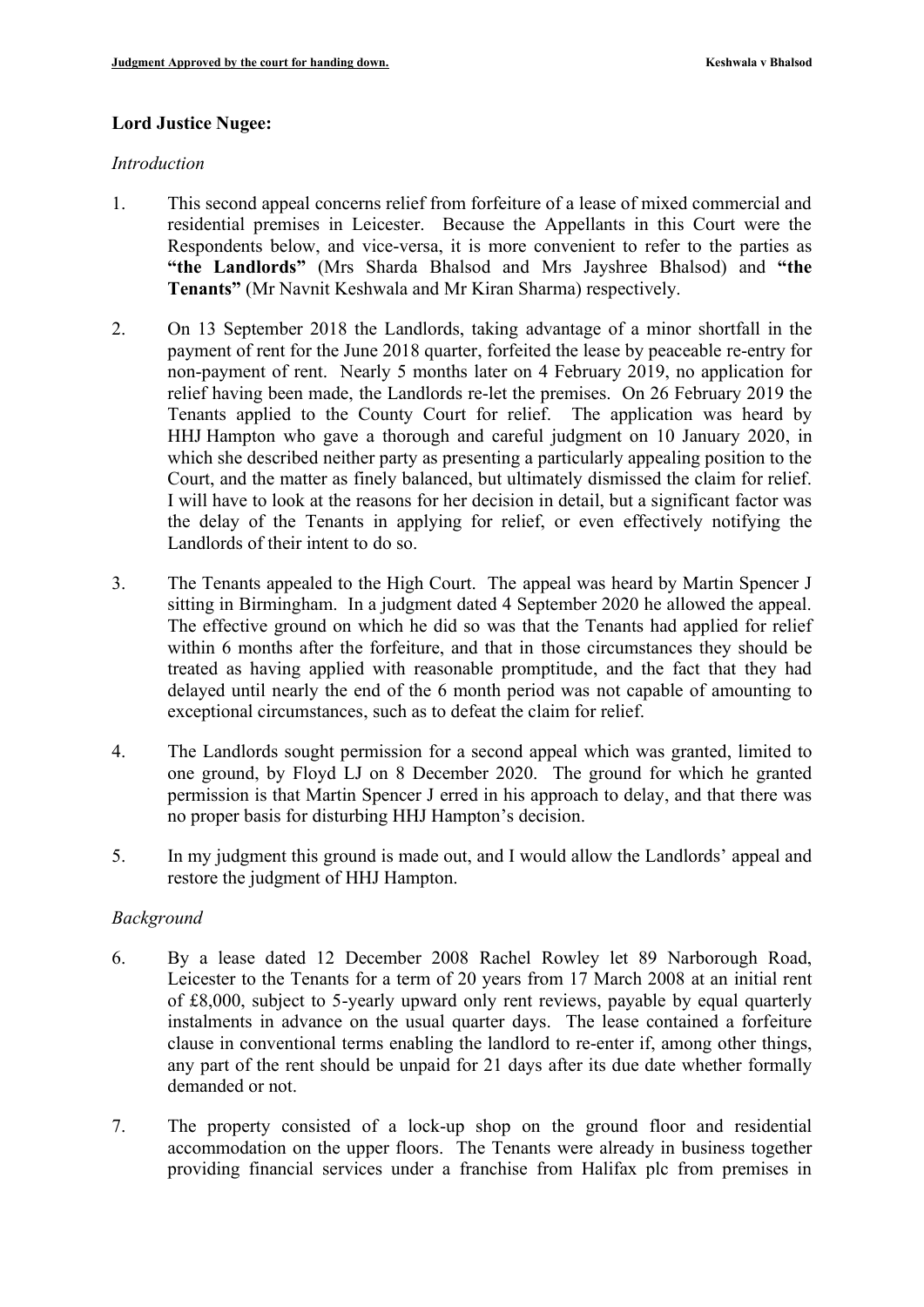Derby, and took the property at 89 Narborough Road to open a second branch. They spent a considerable sum of money refurbishing it to Halifax's standards, and later opened a third branch in Melton Road, Leicester. They operated this business together until 2011 when Halifax terminated their franchise (along with many others). That led to the Tenants agreeing to go their separate ways, severing their partnership. They agreed that Mr Keshwala would become the sole owner of the business at Melton Road, while Mr Sharma would take over both 89 Narborough Road and the Derby premises; Mr Sharma would be responsible for the outgoings at 89 Narborough Road and would indemnify Mr Keshwala for them.

- 8. In 2015 the reversion was bought by the Landlords. The transfer was dated 30 April 2015 and the Landlords were registered at HM Land Registry on 3 July 2015. HHJ Hampton found that although the property was put into the names of the two Mrs Bhalsods, the actual running and management of the property was carried out by Mr Anil Bhalsod, Mrs Sharda Bhalsod being his sister-in-law and Mrs Jayshree Bhalsod being his wife.
- 9. Shortly after acquiring the property, on 21 July 2015, the Landlords forfeited the lease for arrears of rent by taking peaceable re-entry. Mr Sharma (acting, at least purportedly, together with Mr Keshwala) gave prompt notice of his intention to apply for relief and duly applied to the County Court, and by a consent order dated 10 November 2015 relief was granted on terms that just under £5,000 in arrears, costs and bailiff's fees was paid, which it was.
- 10. In the present proceedings the Landlords asserted that the application for relief in 2015 had been brought without Mr Keshwala's authority, and applied to amend their defence by adding a claim to have the consent order set aside on that basis. The application to amend was based on some correspondence in 2018 between solicitors acting for Mr Keshwala, Crane and Walton LLP, and the solicitors who brought the application for relief in 2015, Bond Adams LLP, which certainly suggested that the latter had only been acting for Mr Sharma and not for Mr Keshwala. But in the present proceedings Mr Keshwala's evidence was that he had in fact agreed to assist Mr Sharma, albeit on terms that all the costs fell on Mr Sharma; the application to amend was refused at an interlocutory stage; and at trial HHJ Hampton cut short the evidence and argument on the point on the basis that it was all past history and had no effect on anything she had to decide.
- 11. Despite Mr Sharma successfully regaining possession of the premises, the business he was then running from them, which was that of a travel agency, had been severely interrupted by the forfeiture and although he attempted to re-start it, this failed. He never managed to start another one in the ground floor before the forfeiture in 2018 although (see below) he was about to do so.
- 12. The residential upper part was unoccupied and Mr Sharma decided to refurbish it for student accommodation. The work was completed in June 2016 at some expense and he applied to Leicester City Council for a licence to let it as a house in multiple occupation. That was in the event not forthcoming as the Council had decided to stop granting any such licences in the area, but unwisely Mr Sharma had in the meantime let the property to students. That led to the Council in March 2018 serving a planning contravention notice on the Landlords, and in June or July 2018 requiring Mr Sharma to have the flat vacated. HHJ Hampton found that all the students had vacated before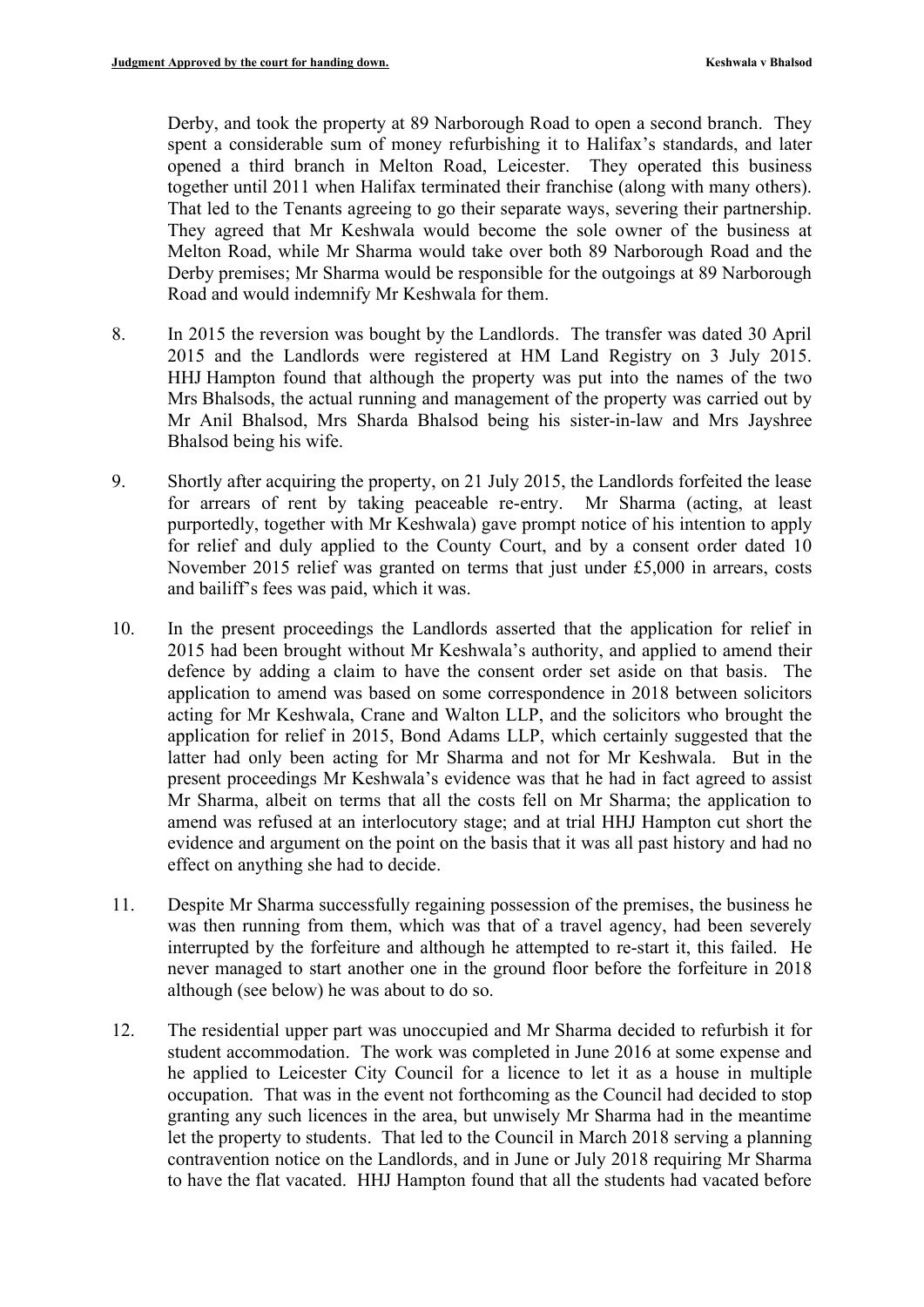the matters with which this case is concerned.

- 13. Mr Sharma also decided to make use of the ground floor again by opening a hairdresser's or barber's business. Again he spent considerable sums on refurbishing and fitting out the property, and by the time of the forfeiture in September 2018 it was practically ready for opening.
- 14. There is one other matter of background before coming to the forfeiture itself. As already referred to, the arrangement between Mr Keshwala and Mr Sharma when they went their separate ways in 2011 was that Mr Sharma would be solely responsible for the property at 89 Narborough Road. Indeed at the time of the 2015 forfeiture, Mr Keshwala asked Mr Sharma to remove his name from the lease. Mr Sharma approached Mr Bhalsod to have Mr Keshwala replaced by Mr Sharma's uncle, Mr Kirit Mistry, who was personally known to Mr Bhalsod, but Mr Bhalsod was unreceptive to the suggestion.
- 15. Mr Keshwala's continuing liability as one of the named tenants under the lease arose again in summer 2018 when he received demands from Leicester City Council for unpaid non-domestic rates for the property. The details do not matter but it appears that there was a Magistrates' Court summons, and bailiffs also turned up at his home, about which he was obviously very upset. The amount outstanding was not trivial – it was over £22,000. That led to his instructing Crane and Walton LLP, and the correspondence between them and Bond Adams LLP, described as "rather hostile" by HHJ Hampton, which was still ongoing at the time of the forfeiture. There was also evidence from Mr Bhalsod, which we were told was neither contradicted nor challenged in cross-examination, that in July 2018 Mr Keshwala had contacted him and said that he was being chased for unpaid business rates for 89 Narborough Road, that he had nothing to do with the premises, and had not done so for many years.

# *The forfeiture*

- 16. The rent had not been reviewed which meant that the quarter's rent due on 24 June 2018 was £2,000. Mr Sharma was in the practice of getting his sister to pay the rent by transferring it to an account in the name of the Landlords' property agents, Andrew Granger & Co (**"AG"**), who had acted for the Landlords throughout their ownership of the property. Unfortunately by mistake his sister only paid £1,500 on this occasion, and there was therefore a £500 underpayment. AG did not react to the underpayment. Nor did they mention the £500 arrears when, on 1 September 2018, they sent an invoice for the next quarter's rent due on 29 September 2018. HHJ Hampton found that Mr Sharma's sister did not detect the underpayment, and Mr Sharma did not know about it. Mr Bhalsod however knew about it, and when AG were about to send out a statement of arrears to Mr Sharma, he instructed them not to.
- 17. On 13 September 2018 the Landlords forfeited the lease by instructing bailiffs to effect peaceable re-entry. Mr Bhalsod said that he had ascertained that the residential part was empty; the shop had been closed for some time, although (unknown to the Landlords) it was being refurbished behind whitewashed windows.
- 18. It is helpful to set out in some detail the communications that thereafter took place:
	- (1) The first that Mr Sharma knew of the forfeiture was when his decorator found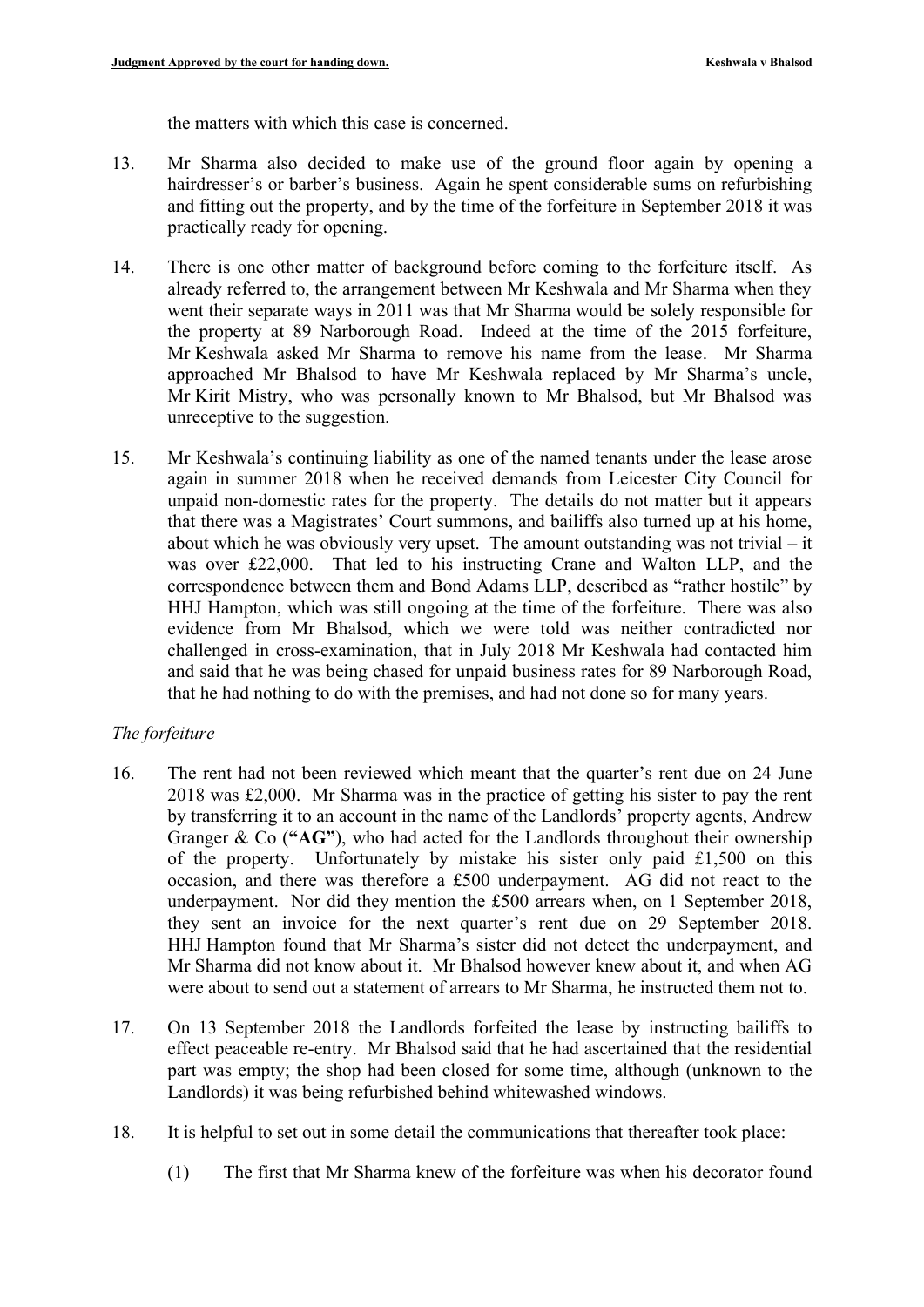himself locked out of the premises. A notice placed on the door by the bailiffs indicated that "your Landlord" had peaceably re-entered and was now legally occupying the property, and directed any enquiries to the Landlord's solicitors, giving their telephone number. It did not indicate the ground on which the lease had been forfeited.

- (2) Mr Sharma telephoned the solicitors. He was told by them to speak to AG. His uncle Mr Mistry who was on friendly terms with Mr Bhalsod also contacted him on 16 September 2018 by text message suggesting a meeting; Mr Bhalsod did not respond.
- (3) On 17 September 2018 Mr Sharma's sister paid the £500 to AG's account.
- (4) On 24 September 2018 Mr Sharma e-mailed AG saying that further to the payment of the £500 he was ready to pay the £2000 due on 29 September and complaining that they had neither sent a reminder for the £500 underpayment nor mentioned it on the invoice for the September rent.
- (5) On 4 October 2018 Mr Bhalsod sent Mr Sharma notices under the Torts (Interference with Goods) Act 1977 to the effect that the goods found on the property (which included barber's chairs and other furniture) could be collected within the next 2 weeks. Mr Sharma did not respond and did nothing to go and collect the goods.
- (6) On 9 October 2018 Mr Sharma e-mailed AG again to the effect that they had failed to tell him how to pay rent and that "Accordingly I am now forced to make an application to the court". He complained of a lack of response from them and that it was the fourth e-mail he had sent them.
- (7) That elicited a response from a Mr Skipworth of AG on 14 October 2018 to the effect that he had specific instructions from his client not to take any action as he was dealing with the matter, and asking Mr Sharma to forward any correspondence to Mr Bhalsod. The e-mail was copied to Mr Bhalsod at "anil.bhalsod@gmail.com".
- (8) So far as the correspondence is concerned there is then a gap of over 3 months until late January. Mr Sharma's evidence to HHJ Hampton was that he had tried to contact Mr Bhalsod but that Mr Bhalsod would not respond. She appears to have accepted that evidence as she said that she found it not surprising given that Mr Bhalsod had adopted a harsh and unyielding attitude. But there was no other evidence of any attempt by Mr Sharma or his solicitors to contact Mr Bhalsod, or the Landlords, or the solicitors named on the notice of forfeiture, between 14 October 2018 and 25 January 2019.
- (9) On 25 January 2019 Mr Rafique Patel of Bond Adams LLP, who had been instructed by then, at least by Mr Sharma, sent an e-mail saying that there had been some delay in lodging their forfeiture application as signatures had to be obtained from India (this being a reference to Mr Keshwala who was then in India). The e-mail was sent to Mr Skipworth and another individual at AG. It was also meant to have been sent to Mr Bhalsod but the address used for him, "nil.bhalsod@gmail.com", was unfortunately incorrect in omitting the initial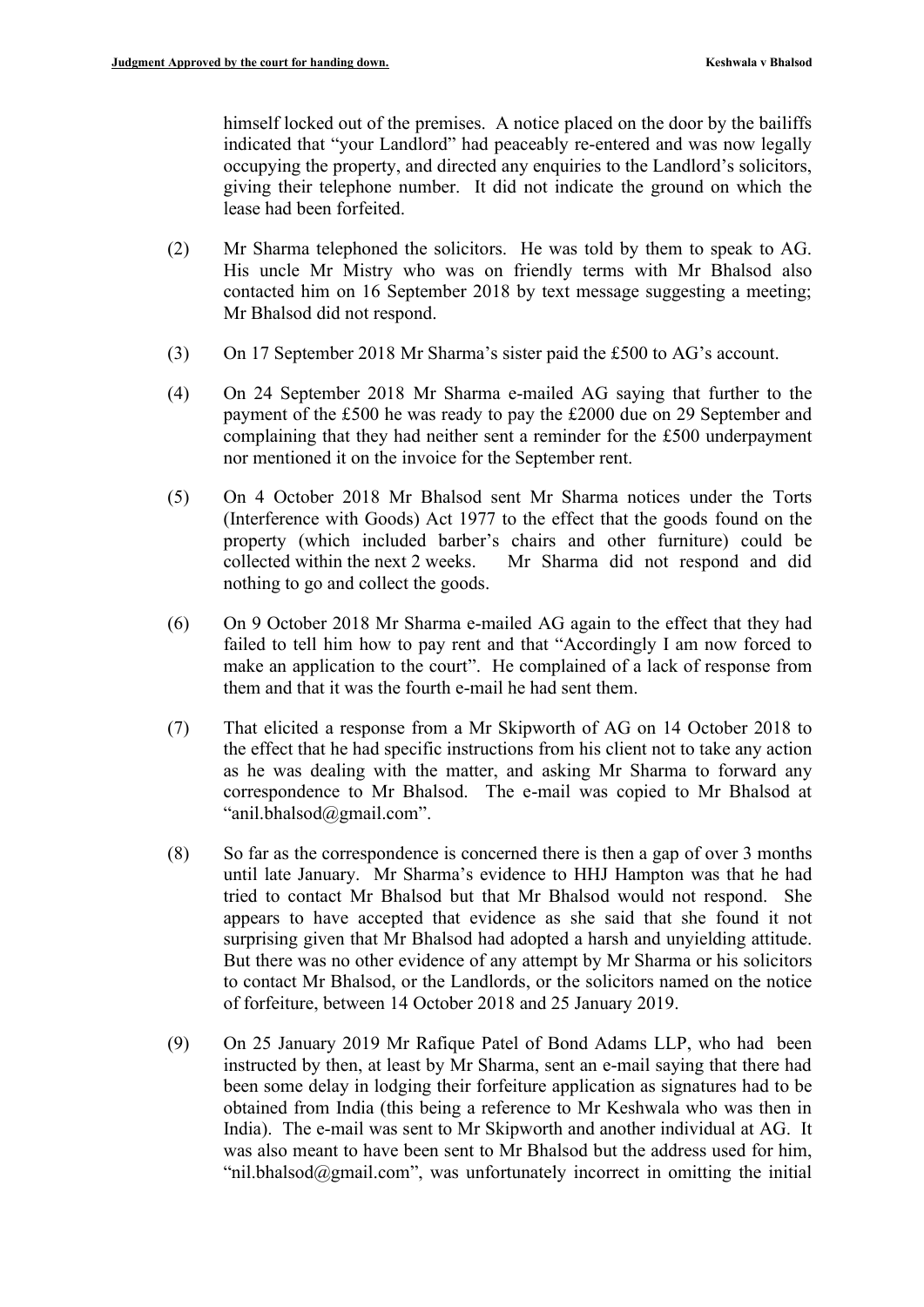"a". Further e-mails the same day to AG and to Mr Bhalsod seeking to establish what was due had the same error. On 27 January 2019 Mr Skipworth replied confirming that AG were instructed to take no further action in relation to the property. This too was copied to the incorrect address for Mr Bhalsod, and HHJ Hampton accepted that the error in his e-mail address went undetected: she found that although AG were aware of Mr Sharma's position, they were no longer instructed and that Mr Bhalsod was not directly alerted by the e-mails.

- 19. On 4 February 2019 the Landlords re-let the ground floor commercial premises to a Mr Navjot Jakhu for a term of 3 years, subject to one month's break clause on either side on or after 7 August 2020, at an annual rent of £6,000. They also re-let the residential premises to a Mr Thanga on an assured shorthold tenancy. The Landlords had been served on 14 January 2019 with a Magistrates' Court summons for nondomestic business rates in a sum of over £2,000, and Mr Bhalsod's evidence was that there being no rental income from the property they could not afford to pay this, and were struggling to pay other costs, which is why the decision was made to re-let the property. HHJ Hampton found that at the time of re-letting Mr Bhalsod was unaware that the Tenants had been doing anything, or that it was intended to make an application for relief.
- 20. On 13 February 2019 Mr Patel sent an e-mail to Mr Bhalsod (this time correctly addressed) referring to the re-letting and indicating that a claim would follow. The claim for relief from forfeiture was then issued on 26 February 2019.

### *Judgment of HHJ Hampton*

- 21. HHJ Hampton heard the trial, including oral evidence, over two days on 8 and 9 January 2020, and gave a long and careful judgment on 10 January 2020. At [1]-[52] she dealt with the facts. In the course of setting out the facts she made a number of adverse comments about Mr Bhalsod. She described him as "unnecessarily guarded" about the arrangement between him and the named Landlords in relation to the premises [7]; found his evidence "unsatisfactory in many respects" [19], in some respects "evasive" [51], and in one particular matter "simply untruthful" [52]; described the decision to forfeit a 20-year lease with 10 years still to run for £500 arrears as "very harsh" [30]; found that the conduct of Mr Bhalsod in forfeiting the lease for such a small sum, instructing solicitors to tell the Tenants to deal with the agents, and at the same time withdrawing instructions from the agents was such as to attract the Court's disapproval [38]; and found that he was trying to make life difficult for the Tenants [51].
- 22. At [54]-[73] she dealt with a point on the lawfulness of the forfeiture which is no longer in issue. She found that it was "harsh business practice, even sharp practice in a modern environment" to forfeit for a fraction of the rent when your agent has already furnished the invoice for the following quarter's rent without making any reference to the arrears and without giving the tenant any notice of what you are about to do [73]; but she had no hesitation in finding that the forfeiture although harsh was nevertheless lawful [72].
- 23. At [74] she turned to the remaining issue, namely whether relief should be granted, which she said was a discretionary remedy. At [76] she said that neither party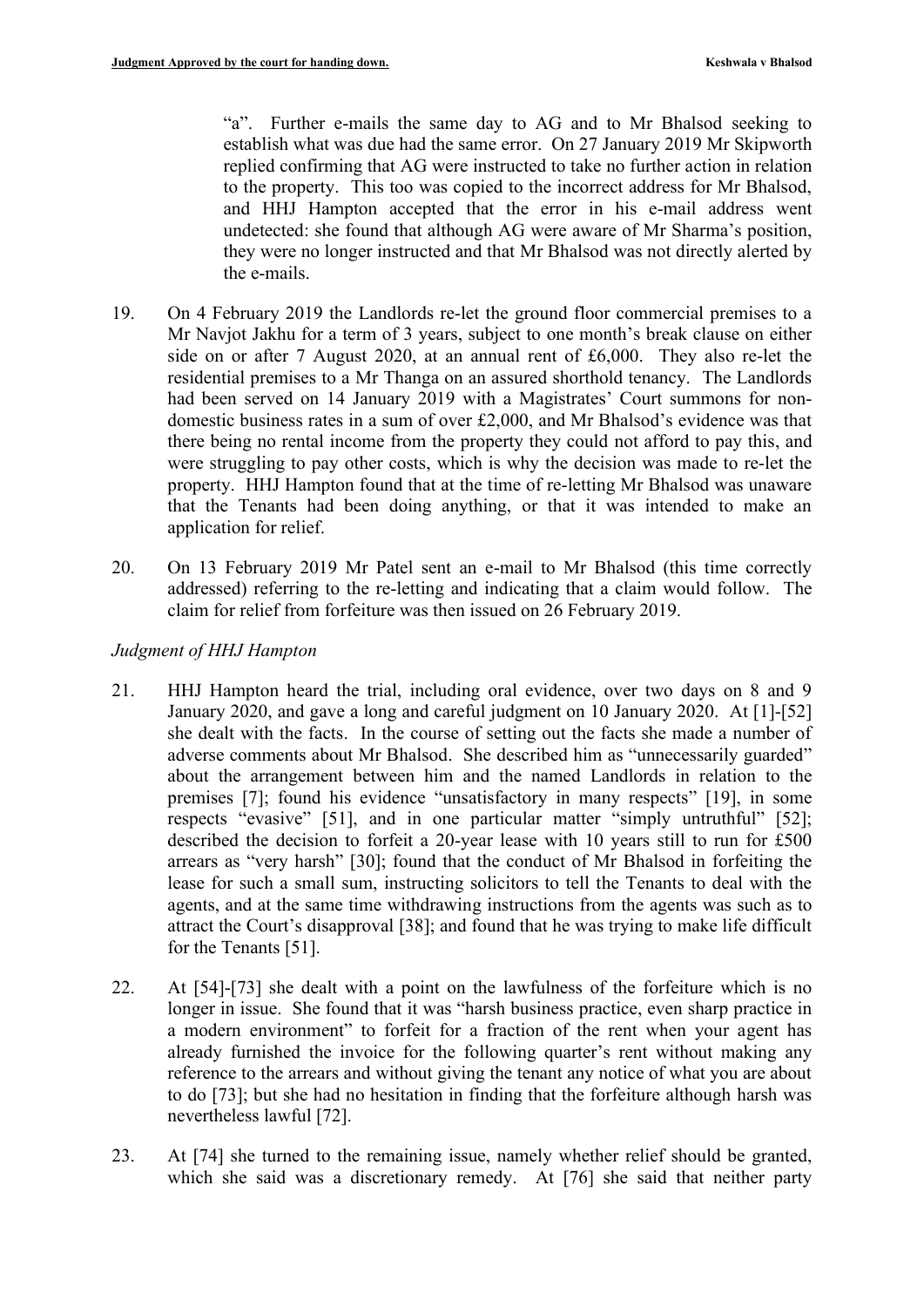presented a particularly appealing position to the court. As to the Landlords, she reiterated that they had acted harshly and found that they were determined to get the Tenants out of the property [76]; said that once Mr Bhalsod had realised there was a shortfall in the rent, he had seen his opportunity to swoop and to lock the Tenants out [77]; and having forfeited by re-entry that he then made life difficult for the Tenants to make good the default, withdrawing instructions from the agents and failing to respond to informal approaches [78].

- 24. As to the Tenants, she described their position as also unappealing. She referred to the delay between October 2018 and the eventual resumption of correspondence in late January 2019 [79]. She had previously pointed out that that delay was unexplained, save that Mr Sharma had said he was having difficulties getting hold of Mr Keshwala. There was no application for relief; nor was there any correspondence from Mr Sharma or his solicitors to the Landlords or to Mr Bhalsod saying that an application for relief would be forthcoming once they could contact Mr Keshwala. There was simply silence [39]-[40]. When the correspondence was started again in late January, it was unfortunate that it had been sent to an incorrect e-mail address for Mr Bhalsod and not followed up with hard copies being sent to the Landlords personally [79].
- 25. She next dealt at some length with another point that is no longer in issue, namely whether she had no discretion to grant relief because being a jointly held lease, it was necessary for both Tenants to apply for relief and it had not been shown that Mr Keshwala was in fact joining in the application. Mr Keshwala, although giving a witness statement, did not attend trial, being in India at the time, and it was suggested that the Court should conclude that it had not been proved that he was a party to the proceedings. HHJ Hampton rejected this, largely on the grounds that it had not been squarely pleaded, although she also accepted Mr Sharma's evidence that Mr Keshwala was prepared to co-operate in regaining the tenancy [80]-[89], [95]. She therefore dismissed the argument that she had no discretion in the matter.
- 26. But she said that Mr Keshwala's position was of relevance to the exercise of her discretion. Having referred to the correspondence in 2018 between Crane and Walton LLP and Bond Adams LLP, she concluded that although Mr Keshwala was prepared to co-operate, it was quite clear that he wished to have nothing to do with the property [95]. That was potentially relevant to the Landlords because if Mr Sharma was in potential financial difficulties (as it appeared he had been, having to look to friends and relatives to help him set up the new business), the Landlords would have to look to Mr Keshwala and would be faced with someone who had no ongoing interest in the premises and was very reluctant to take on any responsibility [96]. In addition she found that Mr Keshwala had a history of making himself absent – it had taken some time to obtain his signature to start the proceedings for relief, and he had not attended trial, and there was also a suggestion he had made himself absent when the demand for rates was made [97]-[98].
- 27. Then at [102] she considered the delay. She accepted that even substantial delay did not mean that relief could not be granted, saying that there were numerous cases, and that one of the relevant factors was whether the premises had been re-let [102]. She considered and distinguished a case relied on by the Tenants, *Pineport Ltd v Grangeglen Ltd* [2016] L&TR 28 (*"Pineport"*), in which Chief Master Marsh had granted relief despite a 14-month delay [103]-[106]. She then referred to the lack of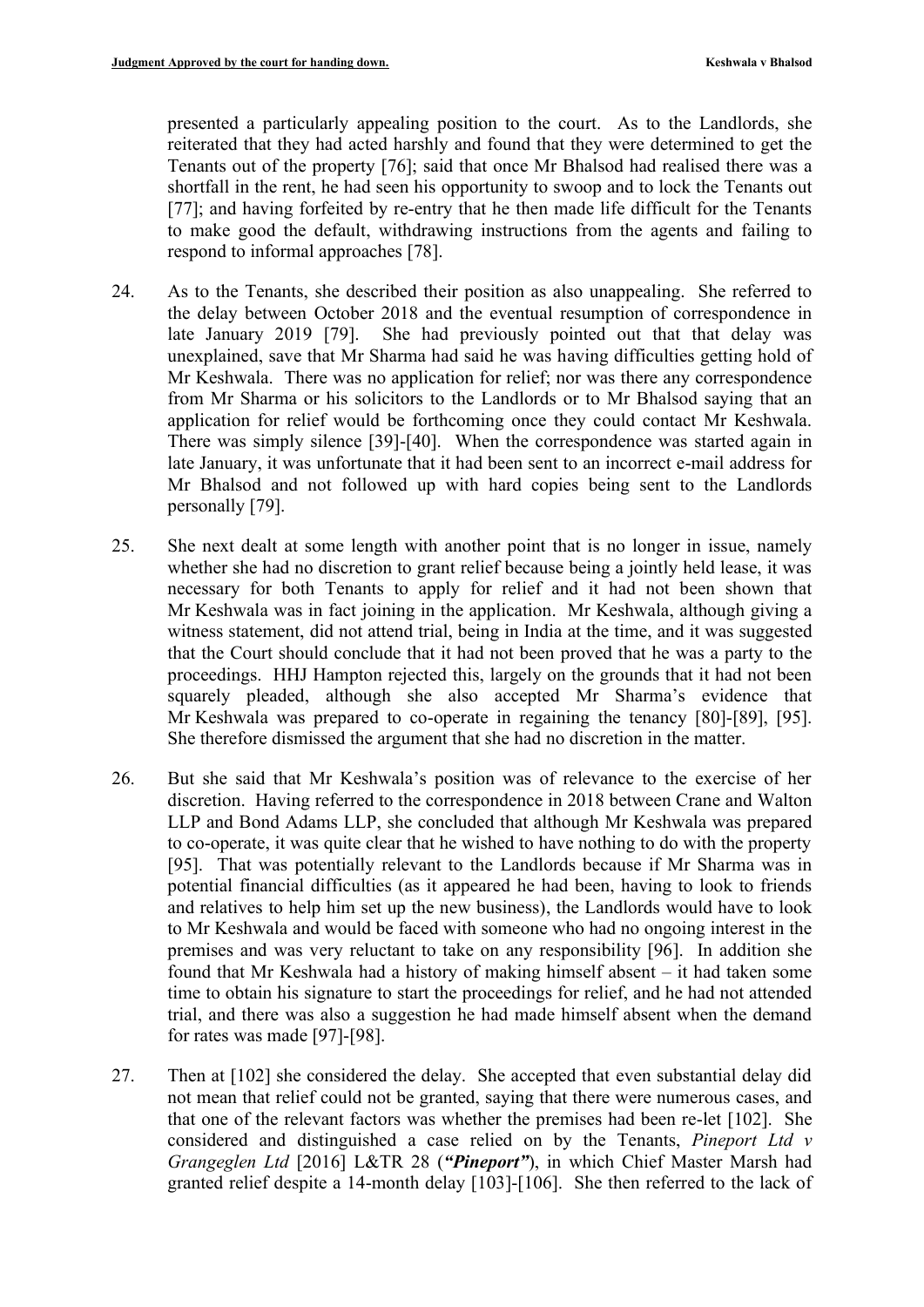contact between the Tenants and the Landlords until February 2019. She pointed out that at the time of the forfeiture Bond Adams LLP were acting for Mr Sharma in relation to the correspondence with Crane and Walton LLP over the business rates, but he did not ask them to write formally to the Landlords, or their solicitors, making it clear that an application for relief would follow [107]. She referred to the fact that the e-mails in January, unfortunately sent to the wrong address, were not followed up by hard copies to the Landlords' own addresses (which could be obtained from the registered title at HM Land Registry) [108]. She also referred to the fact that the Landlords were faced in January 2019 with the need to pay business rates and at that stage knew nothing about the Tenants' intentions [109].

- 28. At [111] she commented that she was not really dealing with which of the arguments she found most appealing "but, rather dismally, it is which of the arguments I found least unappealing." She then set out the factors on each side, namely on the Tenants' side the delay which was not properly explained [112]; the failure to put the Landlords formally on notice [112]; Mr Keshwala's unwillingness to have anything to do with the property [113]; Mr Sharma's management of the property including his failure to pay the business rates [114]; and the difficulties in contacting Mr Keshwala who was absent in India in a crucial period. On the Landlords' side she referred to the very harsh decision to forfeit the premises with 10 years left to run over £500, and to her finding that Mr Bhalsod was a most unimpressive and evasive witness, who had "manipulated the situation to his advantage, but he has not done so unlawfully" [116].
- 29. Her conclusion was summarised at [118]-[119] which I cite in full:
	- "118. However, the Claimants' inactivity between October and January is not sufficiently explained. I am not comfortable with the inconsistencies that there are in [Mr Keshwala's] position as demonstrated in the correspondence. His demonstrated wish to absolve himself of any liability is inconsistent with his purported support of [Mr Sharma] in this application for relief. There is discomfort in imposing on [Mr Keshwala] a liability he plainly does not want, and on the [Landlords] a tenant who is difficult to get hold of and who does not wish to have any liability in respect of the property. If [Mr Sharma] gets into difficulties again, he must have been in some sort of difficulty not to have paid the business rates in the summer of 2018, the [Landlords] are left with the other reluctant tenant who may not be in the jurisdiction, if any need arises to enforce any financial default on the part of [Mr Sharma].
	- 119. Taking all those matters into account, and as I have said, if this application for relief had been made promptly or at least the [Tenants] had forewarned the [Landlords] promptly in September or October 2018 that there would be an application for relief from forfeiture, I have no doubt that the court would have no difficulty in granting relief. In the circumstances of the case and for the reasons that I have discussed, I find that although the matter is finely balanced, it is not appropriate to grant relief from forfeiture in this case, and the [Tenants'] claim is dismissed."
- 30. By her Order dated 10 January 2020 she therefore dismissed the claim. By a subsequent Order dated 29 January 2020 she recited that she had no jurisdiction to grant permission to appeal as the lower court can only grant permission at the hearing at which the decision to be appealed was made, and permission was not asked for on 10 January 2020 when the judgment was given. In the absence of any formal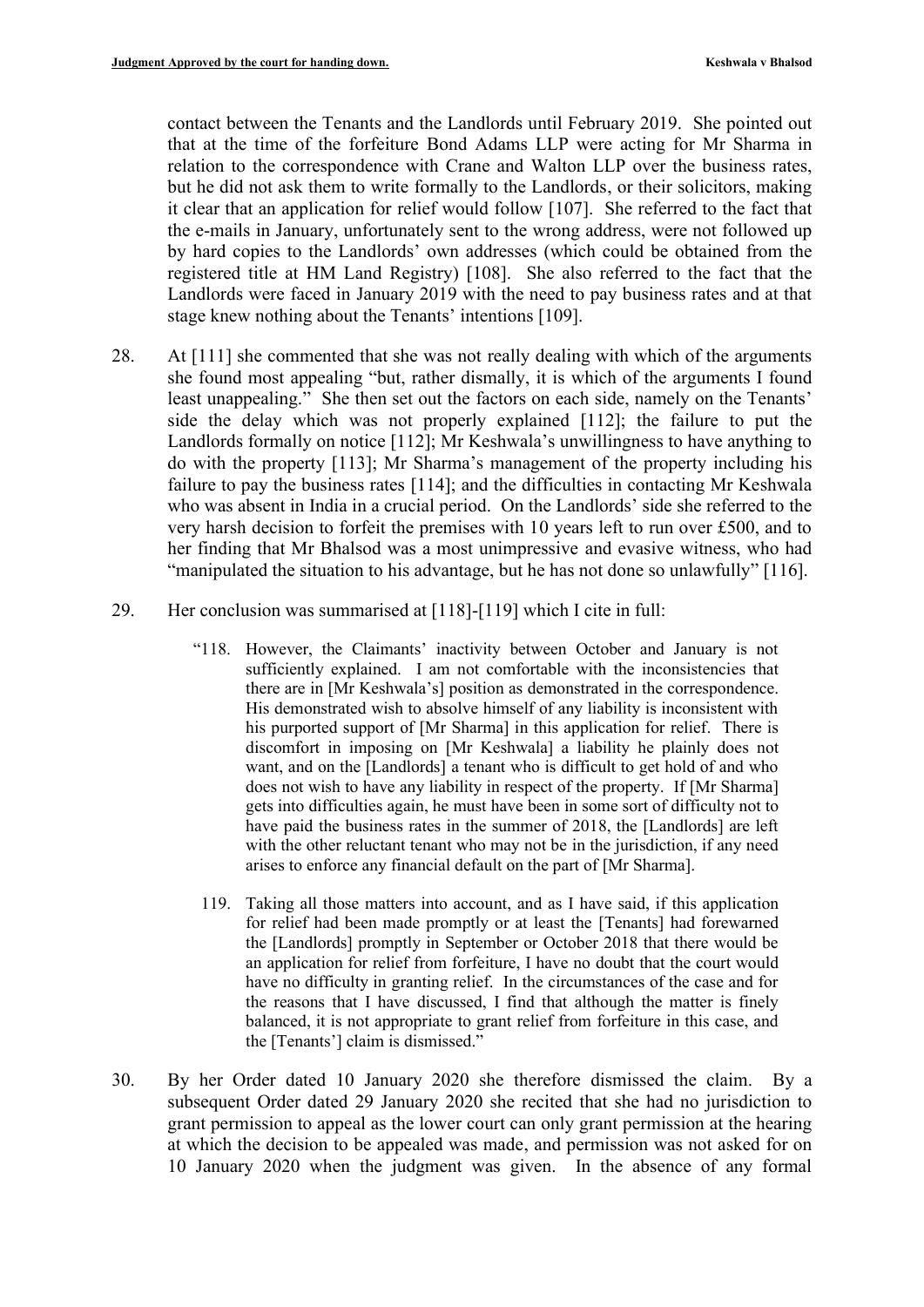adjournment of the hearing at which judgment was delivered that was correct: see CPR r 52.3(2)(a).

*Judgment of Martin Spencer J*

- 31. Permission to appeal to the High Court was given by Martin Spencer J on 5 June 2020, and he heard the appeal in Birmingham on 16 July 2020, handing down a reserved judgment at [2020] EWHC 2372 (QB) on 4 September 2020.
- 32. Having set out the facts, the decision of HHJ Hampton, and the arguments for the parties, he began his discussion at [15] by considering a point raised by the Landlords by Respondent's Notice that the claim should have been dismissed as it had not been made by both Tenants. He dismissed this as having no merit. Although the Landlords sought to rely on the point again in their appeal to this Court, Floyd LJ refused permission on this ground and no more need be said about it.
- 33. At [16]-[20] he dealt with the main argument on the appeal. He accepted the argument of Mr Soofi Din for the Tenants that the proviso for re-entry was to be treated as no more than security for the payment of rent so that if rent is paid relief should follow unless there is some exceptional reason why it would be unjust to grant relief [16]. At [17] he said that the question for the learned judge should have been:

"whether the delay in this case comprised such exceptional circumstances as to justify the refusal to grant relief sought."

Having referred to a number of cases at [17]-[18] (*Howard v Fanshawe* [1895] 2 Ch 581 (*"Howard"*), *Billson v Residential Apartments Ltd* [1992] 1 AC 494 (*"Billson"*), and *Gibbs v Lakeside Developments* [2018] EWCA Civ 2874 (*"Gibbs"*)), he said this at [19]:

"In my judgment, what these cases, and the other cases cited by Mr Din, show is that although an application for relief from forfeiture may be brought more than six months after possession has been taken by the landlords so long as the elasticity of "reasonable promptitude" has not snapped, an application brought within six months is to be taken as having been brought with "reasonable promptitude". In those circumstances, the factor relied upon by the learned judge in refusing to grant the relief sought, namely the delay within six months, was not capable of amounting to the kind of exceptional circumstances which it is necessary for a landlord to show when inviting the court to refuse relief despite the application having been brought within six months. It may be of significance that, in reaching her decision, the learned judge made no reference to the guidance to be derived from the statutory six month time limit."

At [20] he said that the re-letting should be no bar to the granting of relief as the residential premises had been vacated by the date of the hearing, and as regards the ground floor business premises the Tenants had said they would be content with a reversionary lease. He therefore allowed the appeal and granted relief from forfeiture.

# *Ground of appeal*

34. The sole ground of appeal for which Floyd LJ granted permission was that Martin Spencer J erred in his treatment of the issue of delay. This ground is elaborated in a number of respects, but the essence of it is that he was wrong at [17] to conflate the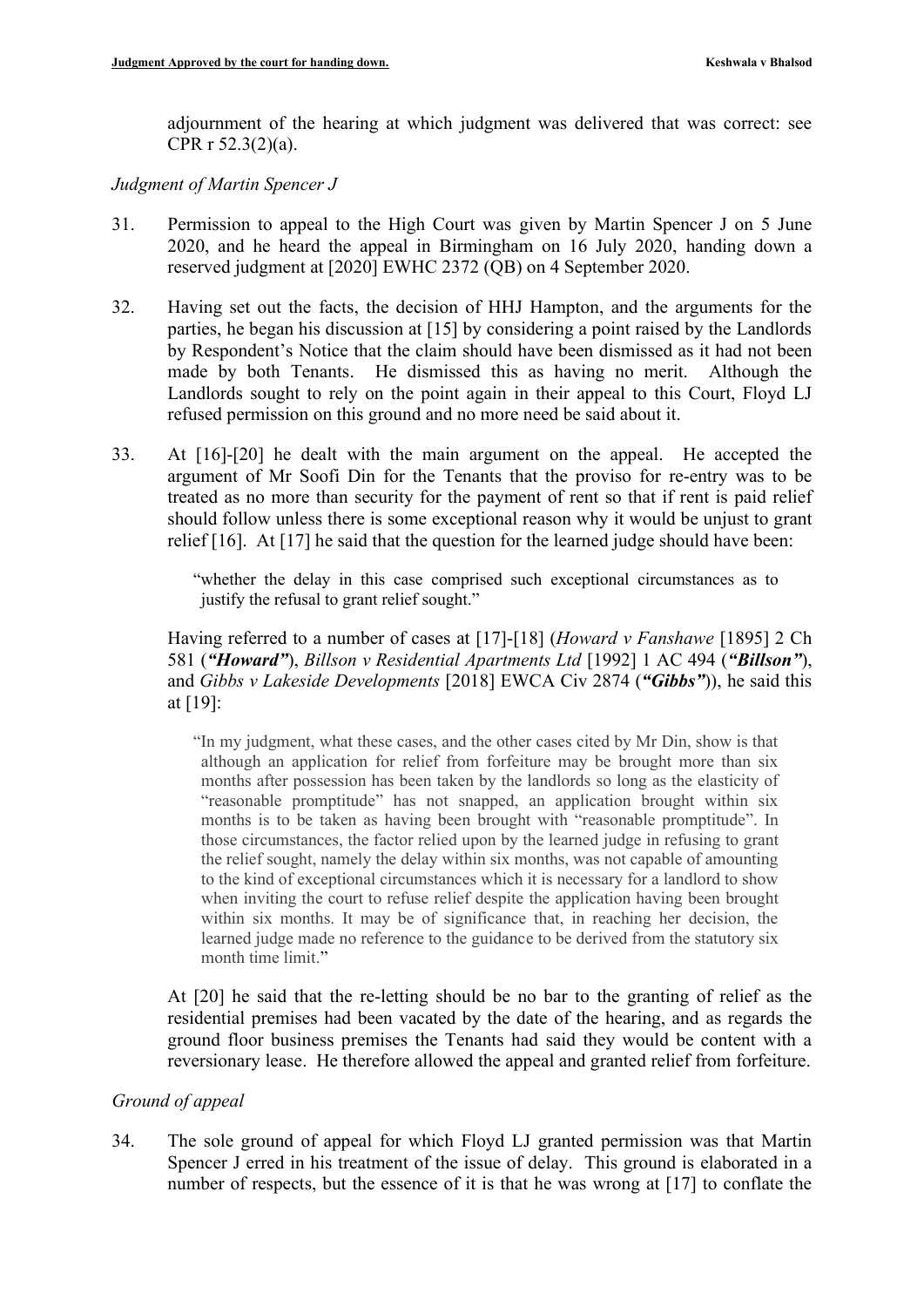issue of delay with "exceptional circumstances", and wrong at [19] to say that an application brought within 6 months was to be taken as having been brought with "reasonable promptitude"; that HHJ Hampton properly applied the relevant principles; and that there was no proper basis for disturbing the exercise of her discretion.

35. The Tenants have served a Respondent's Notice which, in its amended form, seeks to uphold the decision of Martin Spencer J on the basis that HHJ Hampton should have taken into account certain matters, and was wrong to take into account other matters. I give the details below.

# *The legal framework*

- 36. The law in relation to relief from forfeiture is unfortunately made more complex than it might otherwise be by the fact that the applicable legal framework depends on a number of variables, such as whether the forfeiture is for non-payment of rent or for breach of other covenants; whether the landlord is enforcing the right to possession through court proceedings or has peaceably re-entered; whether proceedings are in the High Court or County Court; whether the Court is exercising a statutory or equitable jurisdiction; and whether the application is by the tenant or by a sub-tenant or mortgagee. It is necessary when reading the authorities to keep this variability in mind and be clear as to precisely what issue the Court was dealing with.
- 37. In the present case we are concerned only with forfeiture for non-payment of rent. There is an unusually long history of statutory intervention in this area. It is summarised in the judgment of Sir Nicolas Browne-Wilkinson V-C in *Billson* at 511C-512D. Before the Landlord and Tenant Act 1730 the Court of Chancery claimed power to relieve against forfeiture without limit of time. The 1730 Act was designed to prevent such relief being given more than 6 months after judgment had been recovered. It was in effect repealed and re-enacted in ss. 210 to 212 of the Common Law Procedure Act 1852 (**"the 1852 Act"**) which, as amended, are among the very few provisions of that Act still in force. By s. 210 if a landlord recovers judgment for possession, a tenant who does not pay the arrears of rent and costs and apply for relief within 6 months is barred from relief; s. 211 requires the tenant to pay into court the arrears and costs claimed; and s. 212 enables a tenant to be relieved if he pays or tenders the arrears or costs before trial. In *Gill v Lewis* [1956] 2 QB 1 (*"Gill"*) Jenkins LJ held that s. 212 differs from ss. 210 and 211 by conferring a new substantive right on the tenant to relief. The 1852 Act is, as Browne-Wilkinson V-C says, still the basic statute regulating relief from forfeiture for non-payment of rent.
- 38. But the 1852 Act does not apply to all cases. In particular ss. 210 to 212 are only concerned with cases where the landlord has proceeded, or is proceeding, in court, and have no application to cases of peaceable re-entry; ss. 210 and 211 are also expressly limited to cases where at least one half year's rent is in arrear. The High Court has a statutory jurisdiction in s. 38 of the Senior Courts Act 1981 to grant relief where the landlord is proceeding in the High Court (whatever the amount of the arrears); but there is no such statutory provision available to the High Court in cases of peaceable re-entry, and in such a case it retains, and exercises, its equitable jurisdiction inherited from the Court of Chancery.
- 39. A succession of cases has established that the equitable jurisdiction is not subject to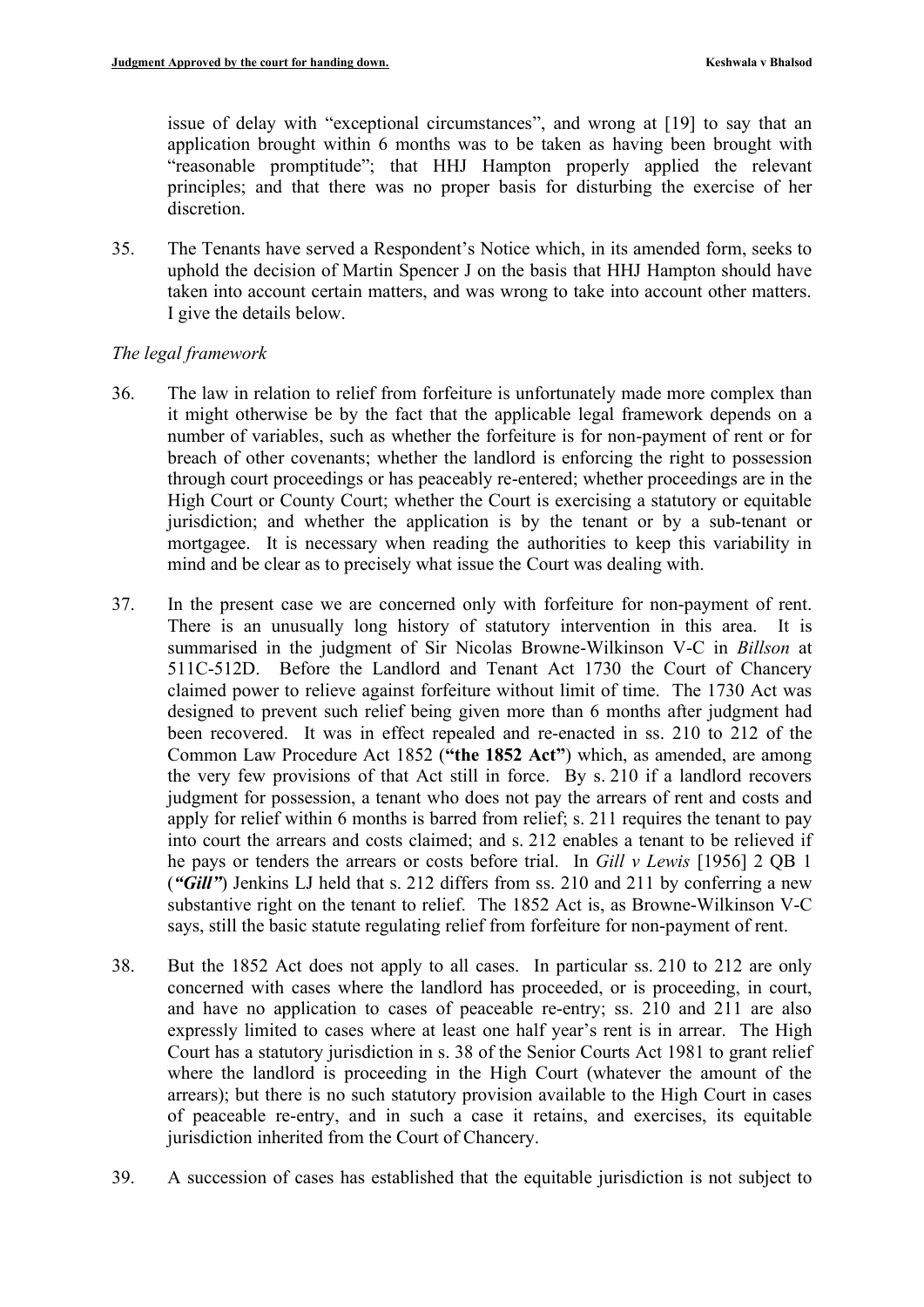any strict time limit. In *Howard* Stirling J at 588f suggested that a court of equity might possibly say the action for relief must be brought within 6 months, by analogy with the 1852 Act; but in *Thatcher v C H Pearce & Sons (Contractors) Ltd* [1968] 1 WLR 748 (*"Thatcher"*), Sir Jocelyn Simon P said at 755F that he had rarely come across more guarded wording, and in the case before him, where the tenant was in prison and without ready access to legal advice and had brought an application 6 months and 4 days after peaceable re-entry, said at 755H that it seemed to him contrary to the whole spirit of equity to boggle at a matter of days when justice indicated relief. In *Billson* at 512C Browne-Wilkinson V-C went so far as to draw the conclusion that the High Court could exercise its equitable jurisdiction to relieve in cases of peaceable re-entry "without limit of time"; but in *Gibbs* Lewison LJ said (at [44]) that he thought that was highly debatable, and (at [55]) that he considered that the approach of Nicholls and Parker LJJ, who both took a narrower view, was the correct one. What Nicholls LJ had said in *Billson* was (at 529B) that equity followed the law but not slavishly or always, and (at 530A) that courts of equity should apply by analogy the statutory time limits but not with strictness.

- 40. It can therefore be taken as settled law that the High Court, in exercising the ancient equitable jurisdiction to relieve for non-payment of rent in cases of peaceable reentry, will have regard to, but not be strictly bound by, the 6 month time limit under the 1852 Act.
- 41. The application for relief in the present case was brought in the County Court rather than the High Court. Unlike the High Court the County Court only has the jurisdiction conferred on it by statute. The current Act is the County Courts Act 1984 which by s. 138 makes provision similar to, but not identical with, the 1852 Act. Thus s. 138(1)-(9) enable the lessee to obtain relief by paying the arrears of rent and costs into court, either before the return date or after an order for possession has been made but before it has been executed; and s. 138(9A) provides for the lessee to have 6 months after recovery of possession to apply for relief, as follows:
	- "(9A) Where the lessor recovers possession of the land at any time after the making of the order under subsection (3) (whether as a result of the enforcement of the order or otherwise) the lessee may, at any time within six months from the date on which the lessor recovers possession, apply to the court for relief; and on any such application the court may, if it thinks fit, grant to the lessee such relief, subject to such terms and conditions, as it thinks fit."
- 42. That provision does not apply in the present case as the Landlords recovered possession without having first obtained an order. In such a case the relevant provision is s. 139(2) of the County Courts Act 1984 which enables the lessee to apply to the County Court for relief, again within 6 months from possession being taken, as follows:
	- "(2) Where a lessor has enforced against a lessee, by re-entry without action, a right of re-entry or forfeiture as respects any land for non-payment of rent, the lessee may, at any time within six months from the date on which the lessor reentered, apply to the county court for relief; and on any such application the court may, if it thinks fit, grant to the lessee such relief as the High Court could have granted."

This therefore enables the County Court to grant relief against forfeiture for non-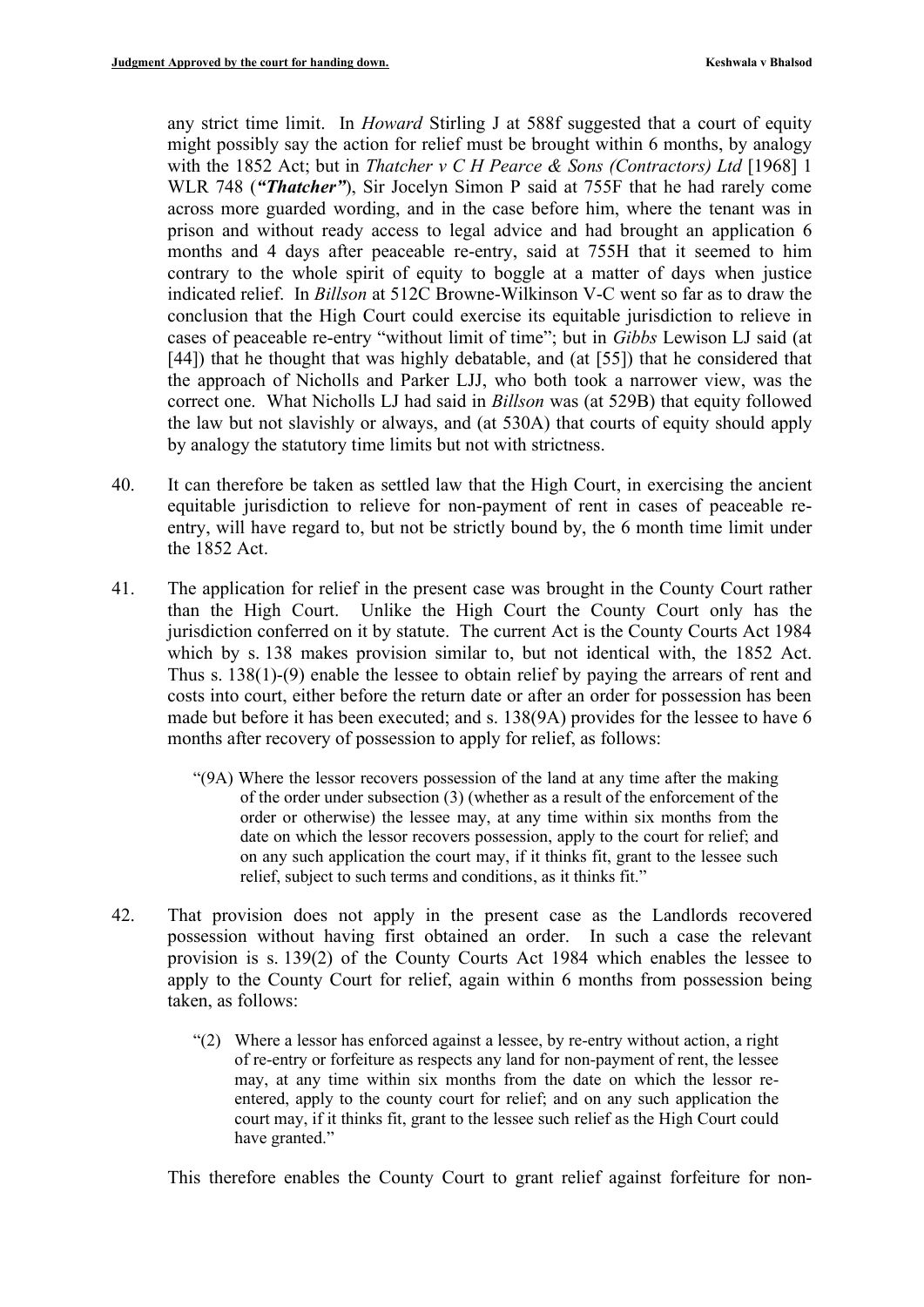payment of rent within 6 months after peaceable re-entry, but not thereafter: see *Gibbs*  at [42] per Lewison LJ. This was the jurisdiction which HHJ Hampton was being asked to exercise.

*Can a delay of less than 6 months be potentially relevant to the grant of relief?*

43. In support of the appeal, Mr Stephen Taylor, who appeared for the Landlords, took issue with two propositions of law set out by Martin Spencer J, namely (i) that at [17] of his judgment where he said that the question should have been whether the delay amounted to such exceptional circumstances to justify refusal of relief and (ii) that at [19] where he said that an application brought within 6 months was to be taken as having been brought with reasonable promptitude (see paragraph 33 above). Mr Taylor submitted that neither proposition was supported by authority.

*"Exceptional circumstances"*

- 44. The phrase "exceptional circumstances" comes from *Gill*. This was not a case about delay at all. It was a case where the two tenants had defaulted in payment of the rent, and the landlord took proceedings in the High Court, and signed judgment in default against one of them. That was on 17 May 1955. The arrears were £412 10s, of which £400 had been paid before the signing of judgment, and the small balance was subsequently paid. The tenants applied for relief on 13 July 1955, that is less than two months after judgment had been signed, and were granted it both by the Master and on appeal by the Judge. On the landlord's further appeal to this Court, the landlord conceded that in the ordinary way the Court will make the order as a matter of course when satisfied that the landlord has received, or has been tendered, all that is due to him for rent and costs, but submitted that this was not wholly inflexible and that the Court could have regard to the conduct of the tenant and refuse relief in its discretion (see at  $6$ ).
- 45. Jenkins LJ in fact decided the case on the basis that the judgment against one only of two tenants was ineffective, that the application for relief was therefore brought under s. 212 of the 1852 Act, and that the tenants were entitled to it, seemingly as of right (see at 8-9). But he went on to consider what the position would have been had the judgment been regular, and s. 212 inapplicable. In such a case the Court would have been exercising a discretionary jurisdiction. He accepted that if there had been intervening dealings with the property it might be inequitable to grant relief (as to which see below). But where there had been no change of position, the general position was as stated by Lord Esher MR in *Newbolt v Bingham* (1895) 72 LT 852 (*"Newbolt"*), namely that:

"If, at the time of the application, the position is not altered, so that no injustice will be done, I think, if the conditions mentioned in the section are complied with, that, according to the settled practice in equity, there is no longer a discretion in the judge, but that he ought to make the order. It does not matter whether it is called discretionary or not, if the discretion ought always to be exercised in one way."

In those circumstances, Jenkins LJ said (at 13) that he did not think it would be generally speaking legitimate to take into account other breaches of covenant. His conclusion was as follows (at 13-14):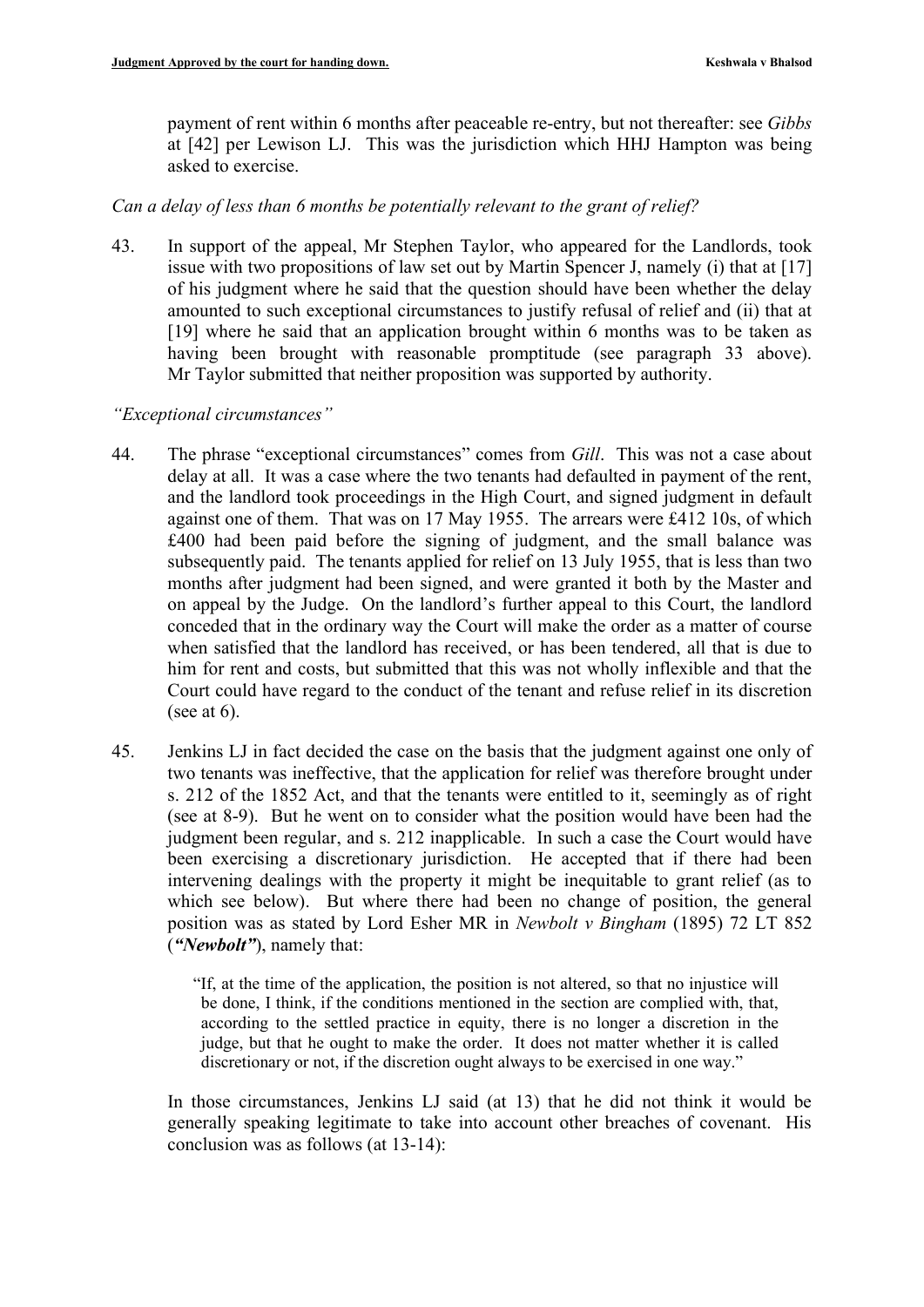"As to the conclusion of the whole matter, in my view, save in exceptional circumstances, the function of the court in exercising this equitable jurisdiction is to grant relief when all that is due for rent and costs has been paid up, and (in general) to disregard any other causes of complaint that the landlord may have against the tenant. The question is whether, provided all is paid up, the landlord will not have been fully compensated; and the view taken by the court is that if he gets the whole of his rent and costs, then he has got all he is entitled to so far as rent is concerned, and extraneous matters of breach of covenant, and so forth, are, generally speaking, irrelevant.

But there may be very exceptional cases in which the conduct of the tenants has been such as, in effect, to disqualify them from coming to the court and claiming any relief or assistance whatever. The kind of case I have in mind is that of a tenant falling into arrear with the rent of premises which he was notoriously using as a disorderly house: it seems to me that in a case of that sort if the landlord brought an action for possession for non-payment of rent and the tenant applied to the court for relief, the court, on being apprised that the premises were being consistently used for immoral purposes, would decline to give the tenant any relief or assistance which would in any way further his use or allow the continuance of his use of the house for those immoral purposes. In a case of that sort it seems to me that it might well be going too far to say that the court must disregard the immoral user of the premises and assist the guilty tenant by granting him relief."

On the facts however he did not think the matters relied on by the landlord (previous default in paying rent, difficulty of service and the conviction of one of the tenants for indecent assault committed in one of the two houses let) were enough to justify refusing relief.

46. Hodson LJ gave a short concurring judgment, in which he agreed that the case actually fell to be decided under s. 212 of the 1852 Act. But he too went on to consider what the position would have been had it been an application for discretionary relief. His conclusion was expressed as follows (at 17):

> "…that which I think the court must always keep in mind, that there may be cases where the court will refuse relief because the conduct of the applicant for relief is such as to make it inequitable that relief should be given to him. Particularly must that be so where his conduct is in relation to the premises in question  $-$  as in the instance which my brother gave, where a tenant is supposed to have been conducting the premises as a disorderly house; it could hardly be thought, I should suppose, in such a case, that the court would grant relief."

On the facts, he thought that the Court would not interfere with the exercise of the Judge's discretion. Singleton LJ agreed without adding anything.

47. It can be seen that the actual decision was that no exercise of discretion was involved, which means that everything said about discretionary relief was strictly speaking *obiter*, but I would accept that the law is as stated by Jenkins and Hodson LJJ. That can be summarised as that in a simple case, where there have been no intervening dealings with the property or any other change of position, the Court will ordinarily grant relief to a tenant on payment of rent and costs; the Court will not usually refuse relief on the ground of other breaches of covenant, which will generally be irrelevant; but that there may be cases (referred to by Jenkins LJ but not by Hodson LJ as "exceptional circumstances") where the Court will refuse relief because of the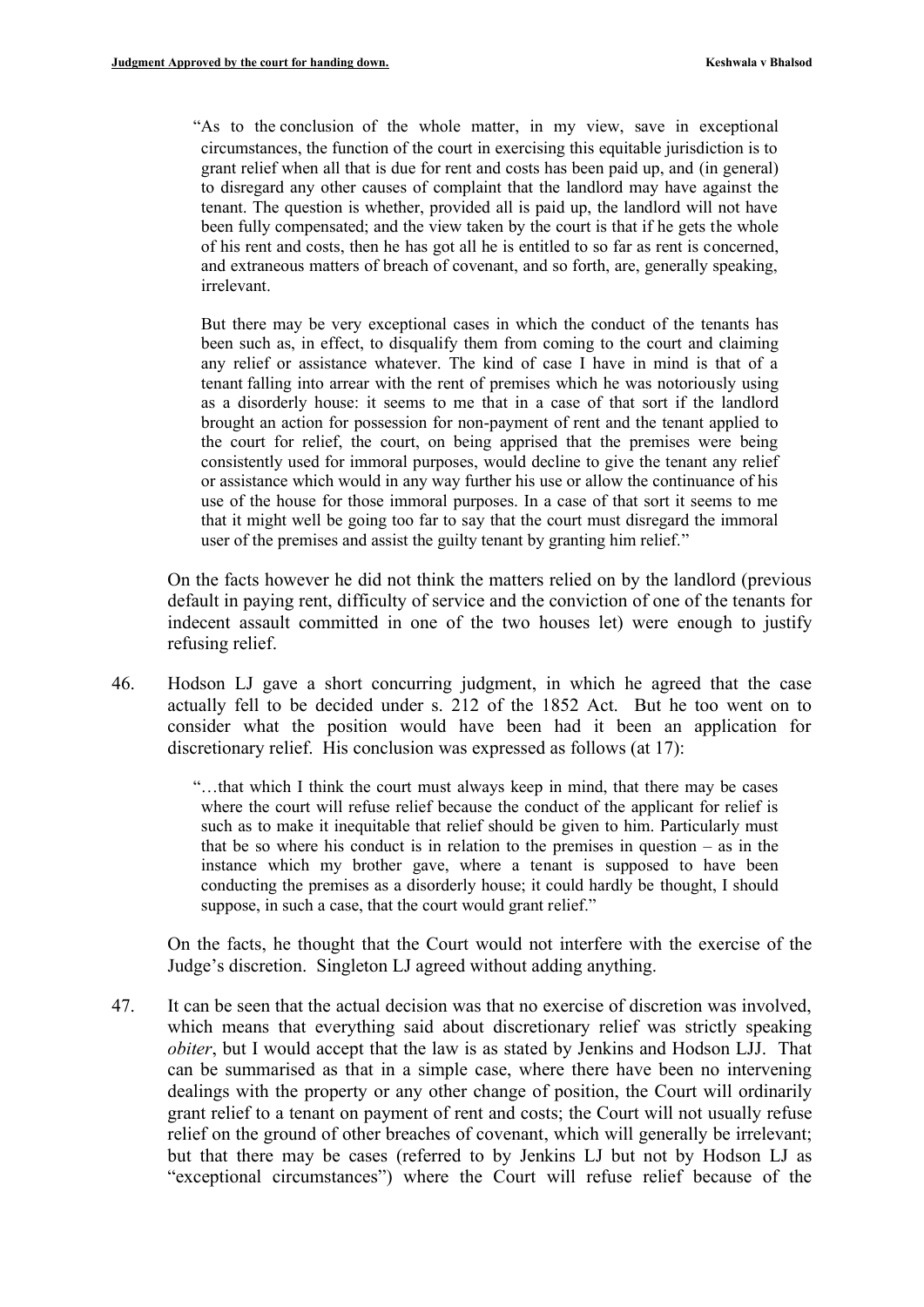tenant's conduct.

48. That statement of the law is not in terms addressed to the question of delay which, as I have said, did not arise on the facts. But I think it does justify the proposition that if all that has happened is that the landlord has forfeited and then done nothing with the property – just "stood by to await events" as Chief Master Marsh described the landlord in *Pineport* as having done (at [63]) – delay by itself will be unlikely to justify the Court in refusing relief. As appears below, however, the present case was not a case which was like that, nor was it one where HHJ Hampton refused relief on the ground of delay alone.

#### *"Reasonable promptitude"*

49. As set out above, there have been a number of cases which have established that the High Court, in the exercise of its equitable jurisdiction, will have regard to, but not be strictly bound by, the 6 month time limit. It was in this context that the phrase "reasonable promptitude" appears to have entered the jurisprudence: Mr Din told us that his researches indicated that it was first used by Simon P in *Thatcher*, where he said (at 756A-C):

> "I think that a court of equity – and it is such jurisdiction that I am exercising now – would look at the situation of the plaintiff to see whether in all the circumstances he acted with reasonable promptitude. Naturally it would also have to look at the situation of the defendants to see if anything has happened, particularly by way of delay on the part of the plaintiff, which would cause a greater hardship to them by the extension of the relief sought than by its denial to the plaintiff.

> The plaintiff was in prison, not easily having access, even in these days, to competent advice. In my view he did all that he could do in the circumstances, with all the expedition that he could reasonably command; and I think that he should have the relief that he claims."

50. The phrase was picked up by Nicholls LJ in *Billson*. *Billson* was another case of peaceable re-entry, although in this case not for non-payment of rent but for breach of covenant. (Nicholls LJ dissented in the result, and although the House of Lords reversed the Court of Appeal, it did so on a quite different basis, but as already referred to, Lewison LJ in *Gibbs* said that he considered his analysis was the correct one). What Nicholls LJ said at 530A was:

> "The concurrent equitable jurisdiction can only be invoked by those who apply with reasonable promptitude. What is reasonable will depend on all the circumstances, having due regard to the statutory time limits….

> In the present case, the landlords entered by stealth. The property was not empty and unused. Workmen were carrying out alterations on behalf of the tenant. Without any warning, the landlords moved in on 18 July. As was to be expected, the tenants ignored the new locks and the notices. The landlords issued their writ on the following day, and the tenants' counterclaim for relief was served a week later, on 26 July. In my view the tenants acted with promptitude, and the court can and should entertain its application for relief."

51. In *Pineport*, Chief Master Marsh said at [64] that reasonable promptitude was an elastic concept which was capable of taking into account human factors, and on the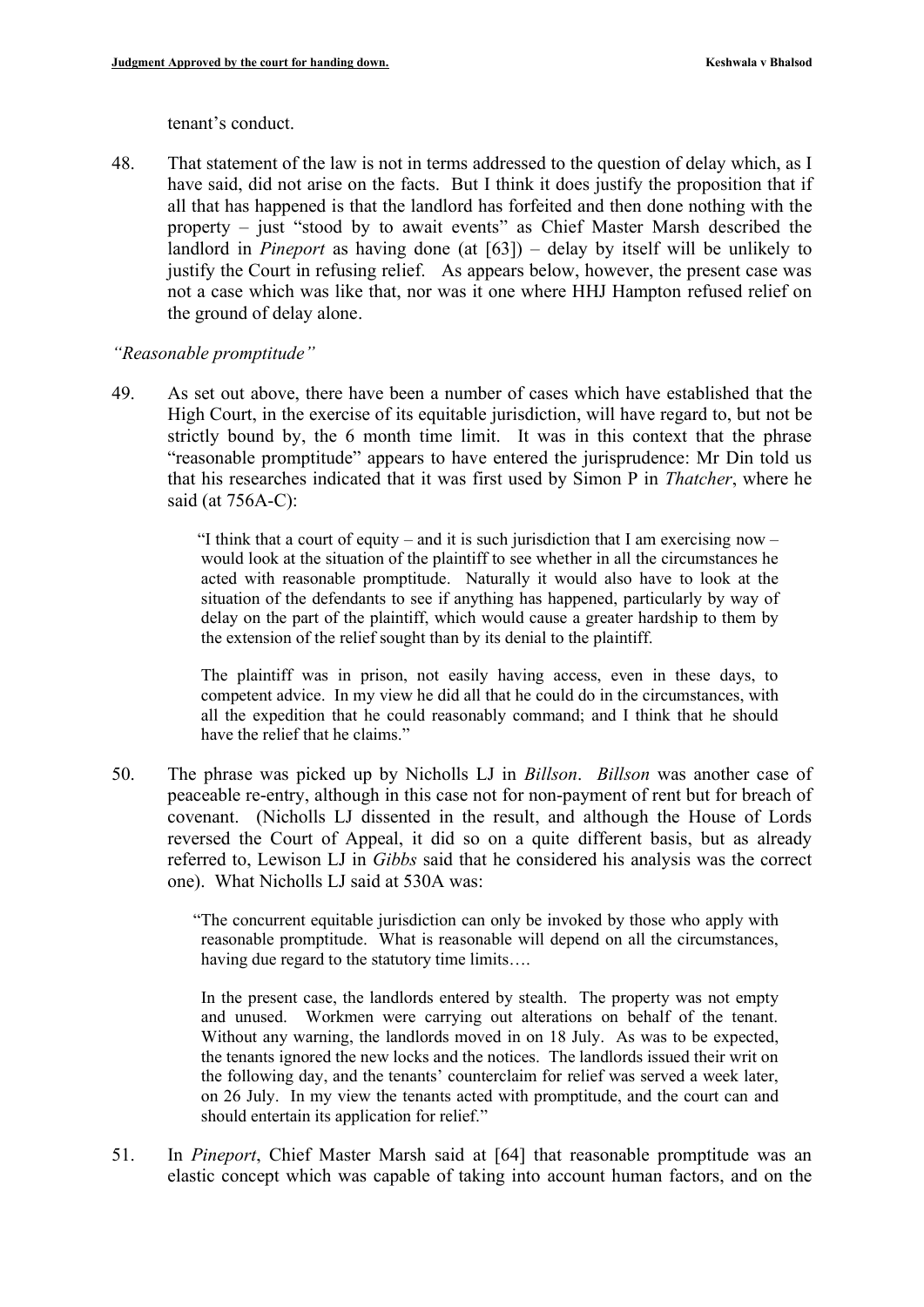particular facts of that case, although recognising that the very lengthy period of delay (14 months after peaceable re-entry) was a matter of very great difficulty for the claimant, did grant relief. In *Gibbs* however Lewison LJ said at [58] that he had considerable doubts whether he had been right to do so, and that in *Gibbs* itself, where there had been a delay of a year and a half, the elasticity of reasonable promptitude had snapped.

- 52. Mr Taylor submitted that there was no principle that an application within 6 months was to be regarded as brought with reasonable promptitude. In some circumstances a period of more than 6 months might be regarded as reasonably prompt; in others a tenant who delayed for less than 6 months might not be regarded as reasonably prompt. Mr Din submitted that as there was an express 6-month time limit in the County Court, this was a limitation period, and delay within the limitation period was not relevant.
- 53. Most of the authorities I have referred to do not really address this question, being, as can be seen, concerned with the question whether delay beyond the 6 months prevented the Court from exercising its equitable jurisdiction. None of them squarely raised the question whether a tenant who applies within the 6 months will be taken to have acted reasonably promptly.
- 54. But there are repeated indications in the authorities that a tenant who leaves it to the end of the 6 months will not necessarily be taken to have acted promptly, and that such a delay can be a relevant factor. The earliest such case to which we were referred was *Stanhope v Haworth* (1886) 3 TLR 34 (*"Stanhope"*) where a landlord forfeited a lease of a colliery for non-payment of rent, took proceedings in the High Court, and obtained possession under a default judgment. The tenant waited until "just before the end of the six months" and made an application for relief under s. 210 of the 1852 Act. In the meantime the landlord had kept up the colliery at considerable expense, and other parties who proposed to take a lease of it had laid out money in purchasing plant to work it and were in possession of it. The Divisional Court refused to grant relief, thinking that it would be "monstrous" to do so. This Court upheld that decision.
- 55. What is of interest for present purposes is what the Court said about delay. Counsel for the tenant argued that having applied within the six months limited by statute, relief should be given on equitable terms (which I take to mean the normal terms of payment of arrears and costs) but Lopes LJ is reported as saying in the course of argument that the "long delay", of which no explanation had been given, would make it inequitable; and Lindley LJ that relief was not necessarily to be granted within the 6 months: the statute says that it shall not be granted after the 6 months, but it may be inequitable even within the 6 months. Similar statements are found in what was reported to have been said in all three judgments. Lord Esher said:

<sup>&</sup>quot;…the defendant, having judgment against him, had made no application until just before the end of the six months, and in the meantime the position of the plaintiff had become altered, as he had to keep up the colliery at considerable expense, and other parties who offered to take it had laid out money in purchasing plant to work the colliery and were now in possession. It would be unjust now to allow the tenant to dispossess them and resume possession of the colliery."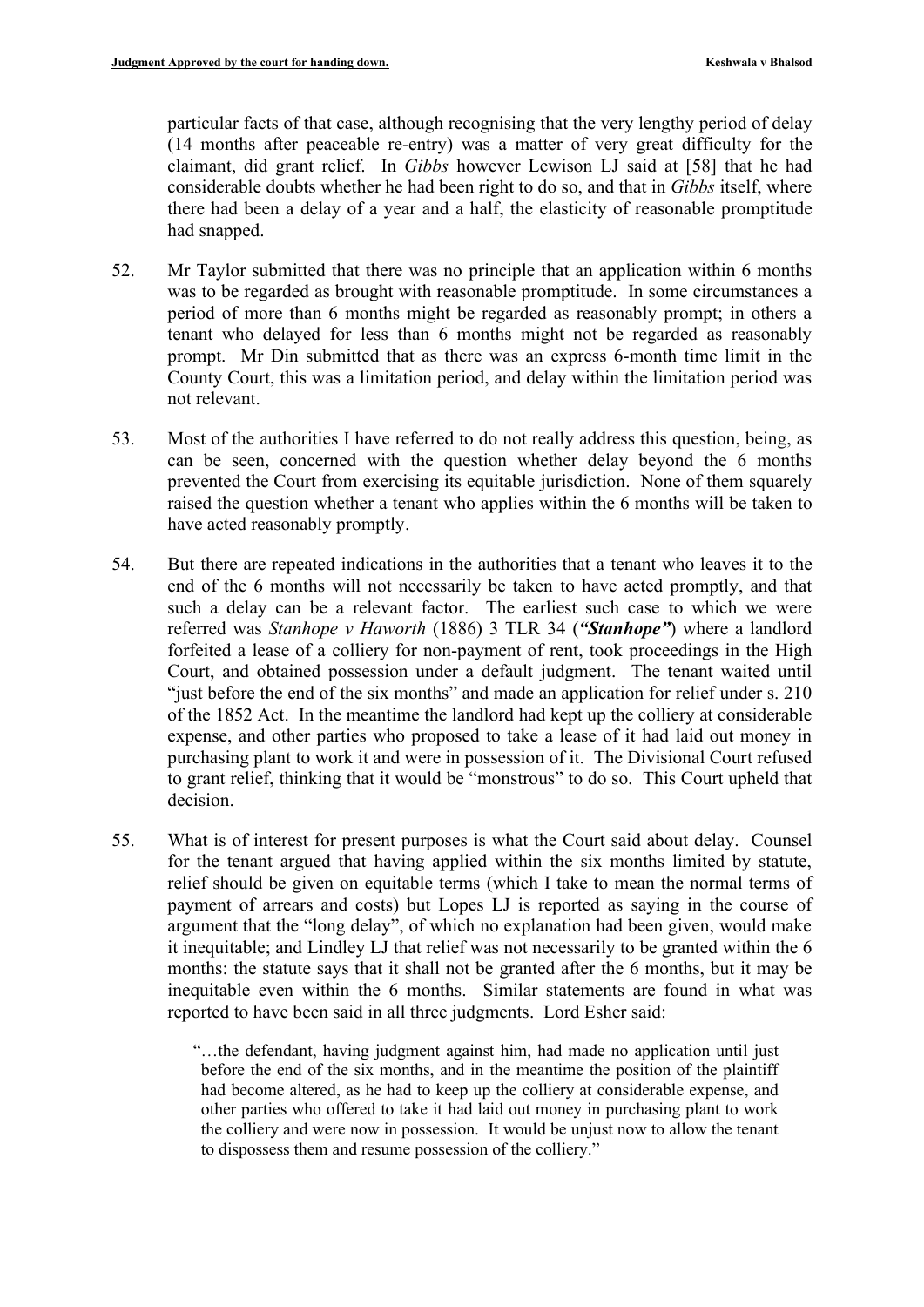Lindley LJ also said that the tenant had delayed his application until just before the end of the 6 months and in the meantime the position of the plaintiff landlord was altered:

"The plaintiff had in the meantime kept the colliery up, and had entered into an arrangement with other parties to let the colliery to them. There was no explanation of the delay by the tenant except that he had not had the money. That was no reason for allowing him now to have relief to the prejudice of other parties, and it would be unreasonable to give him such relief."

Lopes LJ said that he agreed with the Divisional Court that it would be monstrous to give the tenant relief:

"Relief ought not to be granted if the landlord and other parties interested could not be put in the same position as before, and here that was impossible and the relief unjust and inequitable."

It can be seen therefore that all the members of the Court took into account the delay on the part of the tenant, albeit it was the fact that that delay had led to the landlord and third parties altering their position which made it inequitable to grant relief.

56. *Stanhope* has been referred to in other decisions of this Court. In *Newbolt*, Lord Esher MR said that he thought it applied if, at the time relief is asked for, the position is altered, so that relief could not be given without injury to third parties; and Smith LJ said that if some new interest had been created before the application, the Court would refuse to interfere. It was referred to again by Jenkins LJ in *Gill* as follows (at 10):

> "It will be observed that in that case the landlord and those dealing with him had altered their position on the footing that the lease to the party seeking relief was at an end, and they had been led to do that because the tenant had waited until almost the end of the period of six months allowed to him before he claimed relief. So that case shows that where parties have altered their position in the meantime, and in particular where the rights of third parties have intervened, relief ought not to be granted where the effect of it would be to defeat the new rights of third parties or be unfair to the landlord having regard to the way in which he has altered his position."

57. *Stanhope* was applied in *Silverman v A.F.C.O. (U.K.) Ltd* (1988) 56 P&CR 185 (*"Silverman"*). Here the landlord forfeited for non-payment of rent and brought a claim in the High Court for possession. The tenant filed an acknowledgment of service indicating it did not intend to defend, and the landlord entered judgment in default. The tenant applied for relief but by the time of the hearing had not paid, or tendered the arrears of rent, only offering a post-dated cheque. The Master refused relief. The tenant did not indicate any intention to appeal, and the landlord, who had been negotiating a new lease for some time, let the property to a Mr Parsons the next day. On appeal Turner J dismissed the appeal holding that the landlords had "not unreasonably given the history of this matter" granted a fresh lease to Mr Parsons. A further appeal to this Court was also dismissed. Slade LJ, giving the judgment of the Court, said at 190f that the jurisdiction to grant relief was discretionary, that the question was whether sufficient grounds had been shown to interfere with Turner J's exercise of his discretion, and that a crucial question was whether he was justified in finding that the landlord had acted "not unreasonably" in executing a lease. They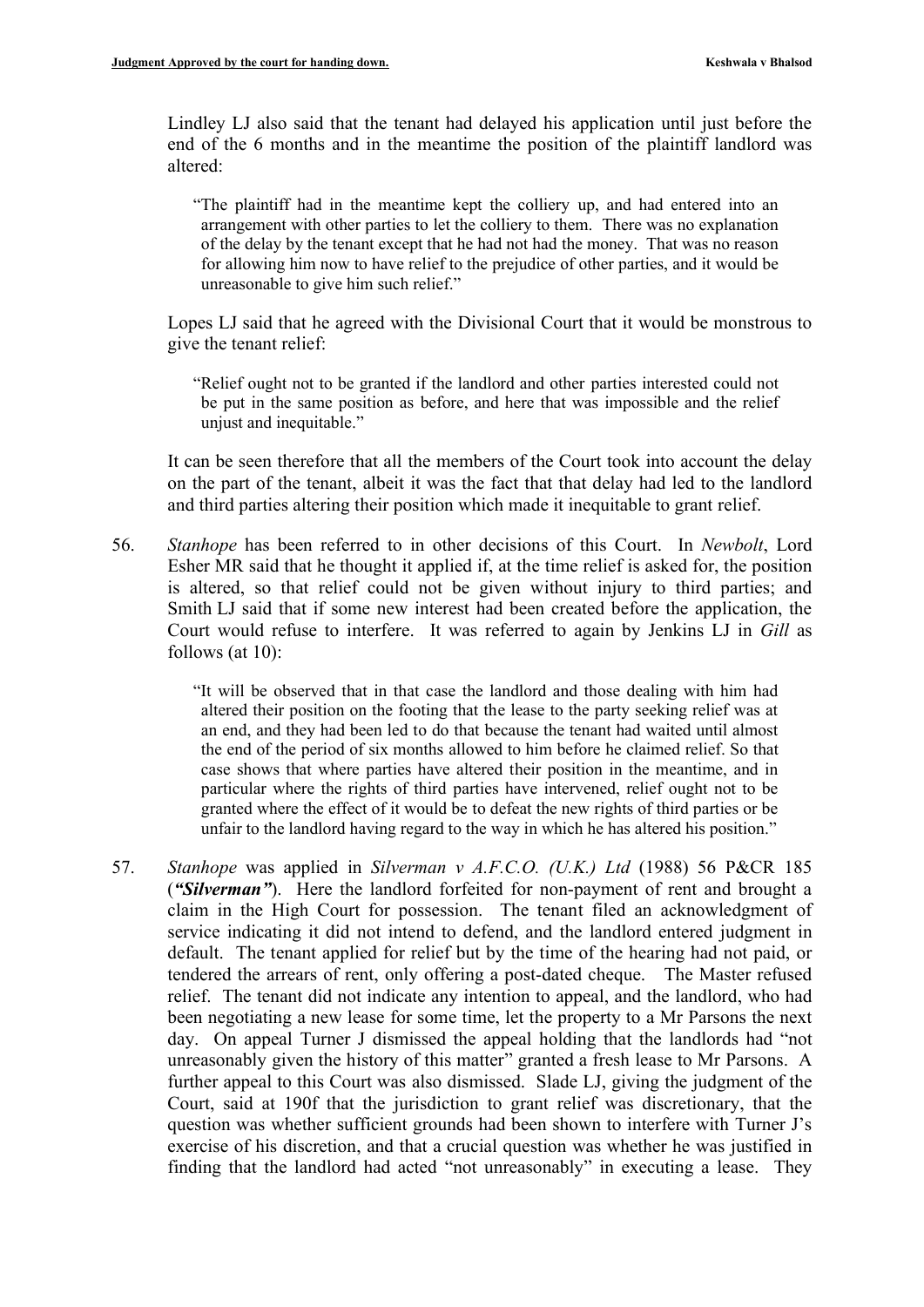held that Turner J was entitled to accept the submission that there was no reason why the landlords should have been expected to wait any longer than they did. At 192 Slade LJ expressed their conclusion as follows:

"At the time when he accepted the lease neither Mr. Parsons nor the plaintiffs themselves would, in our judgment, have been unreasonable in thinking that the plaintiffs were in a position to confer on him a good title to the premises which they were purporting to demise. By the time when the defendants made their first tender of the sums due to the plaintiffs, very shortly before the hearing, on December 17, 1987, both the plaintiffs and Mr. Parsons had substantially altered their positions by the grant and acceptance of the new lease. Mr. Michaelson criticised the learned judge's description of the relevant passage from Jenkins L.J.'s judgment in *Gill v. Lewis* as "binding and persuasive authority." In our judgment, however, that passage and the decision in *Stanhope v. Haworth* on which it is based support the proposition that the court may, in the exercise of its discretion, properly refuse relief from forfeiture even to a tenant who belatedly tenders the full amount of outstanding rent and costs if, during the interim period, the landlord has, not unreasonably or precipitously, granted rights in the premises to third parties, on the footing that the original lease is at an end, and the court considers that, in all the circumstances, the grant of relief to the original tenants would cause injustice to the landlord or the third parties or both."

This was not a case where the tenant had delayed in issuing the application for relief, but no tender of the full amount outstanding was made until the eve of the hearing of the appeal, something that was described by Turner J as at the "eleventh-and-a-half hour".

- 58. Then in *Billson*, as referred to above (paragraph 50), Nicholls LJ referred to the need for reasonable promptitude, said that what was reasonable depended on all the circumstances, and then considered the particular circumstances of the case, including the fact that the tenant had applied for relief within one week, and concluded that the tenant had acted with promptitude. That certainly suggests that he did not think that a tenant could take as much time as he liked so long as he brought his application for relief in 6 months.
- 59. Finally, there are some pertinent comments made by Lightman J in *Bank of Ireland Home Mortgages Ltd v South Lodge Developments* [1996] 1 EGLR 91 (*"Bank of Ireland*<sup>"</sup>). Here the landlord had forfeited by peaceable re-entry for non-payment of rent on 13 March 1992, and the mortgagee of the lease applied for relief from forfeiture on 10 August 1992, that is well within the 6 months,<sup>1</sup> but nearly 5 months after possession was taken. The mortgagee had written to the lessor on 14 July 1992 undertaking to pay the arrears and threatening proceedings unless the lessor agreed to relief on the usual terms. The lessor did not respond and re-let the premises before it was served with the application for relief. The lessor submitted that as a matter of discretion relief should be refused because the delay of the mortgagee in commencing proceedings for relief was such as to make it reasonable for the lessors to proceed with the grant of the new lease. Lightman J dealt with this submission as follows (at

<sup>1</sup> Lightman J refers (at 92) to the application having been made under s. 138(9) of the County Courts Act 1984, and (at 93) to s. 138(9A). The latter seems more appropriate. He is however reported as sitting in the Chancery Division of the High Court. Unless I have missed it, this oddity is not explained in the judgment, but nothing would appear to turn on it.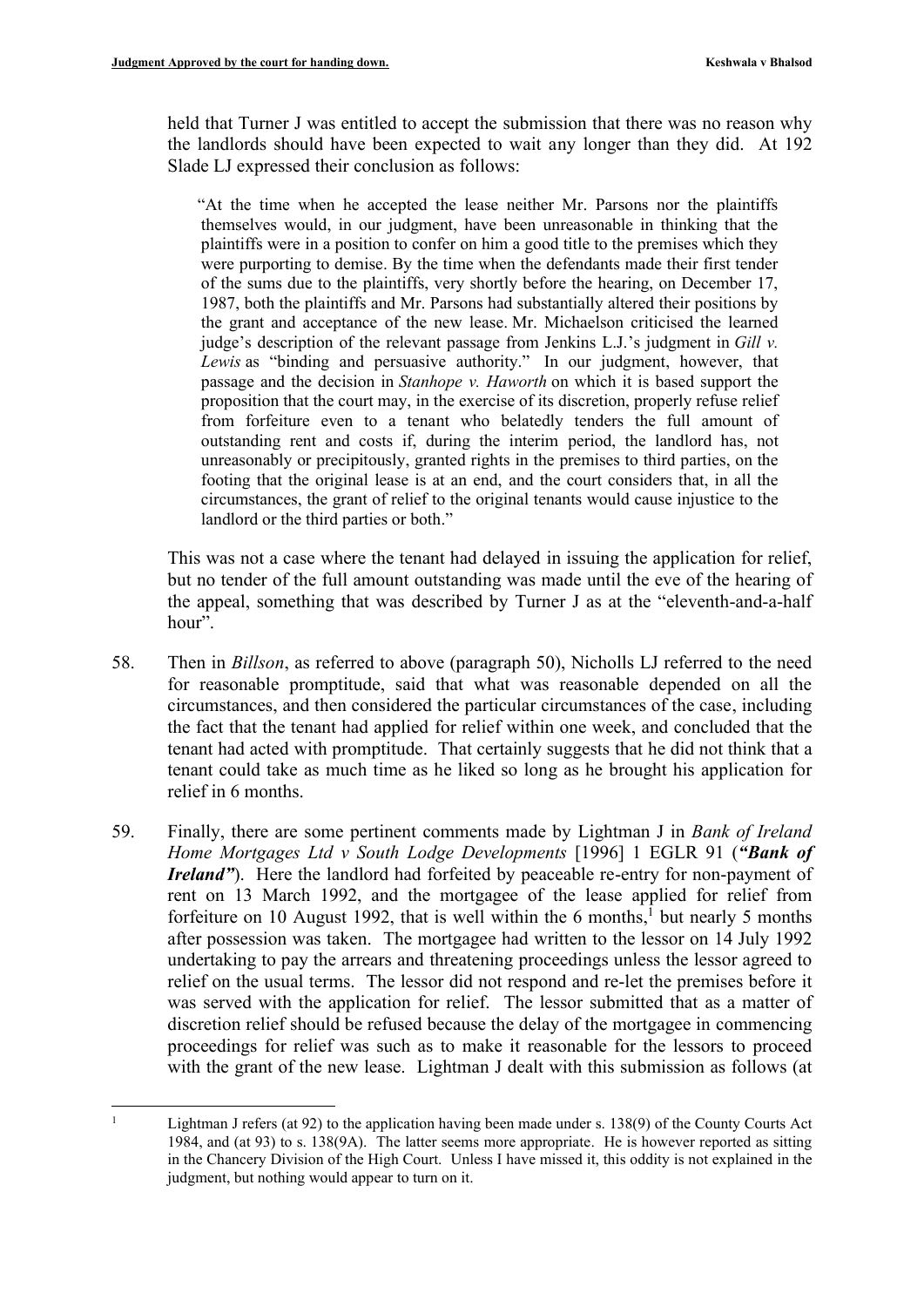#### 93):

"The two principal authorities cited by the lessors make clear that any alteration of position on the part of the lessor or a third party in the interim period between the date of forfeiture and the date of the application for relief, eg the grant of a new lease, is potentially a factor of first importance in the exercise of discretion, for it may make it unjust to grant relief thereafter: whether it does or does not do so must depend on all the circumstances, and in particular the reasonableness or otherwise of the conduct of the lessor and the third party in acting as they did…

Compliance with the six month time limit on applications for relief is a necessary, but not a sufficient, precondition for relief. It is incumbent on any applicant for relief, whether a lessee or a person deriving title from a lessee, to make application with all due diligence and keep the lessor informed of his intentions and not leave him in the dark, and, if there is any apparent delay, in his evidence fully to explain it. It is not the legislative policy that the premises shall be sterilised producing no return for the lessor during the six month period, let alone that the lessor shall be occasioned loss. So long as the lessor has given those entitled a reasonable opportunity to apply for relief and has reasonably formed the view that no application will be seriously pursued, he may exercise his rights as owner. What is reasonable in this context must depend on the circumstances of the case e.g. the amount of rent due, the seriousness of any breach of covenant, the cost to the lessor of retaining, and preserving the value of, the property unlet or unsold and the loss occasioned to the lessor by the delay.

In the circumstances of this case, but for the receipt of the letter dated the 14th July, I might well have considered that the Lessors acted reasonably in granting the New Lease. The passage of time from the 15th April 1992 (when the Lessors informed the Mortgagee of the condition of the premises and the intention to sell) until the 19th August without any communication from the Mortgagee might reasonably have led the Lessor to believe that there would be no application for relief. But on the 14th July the Mortgagee made clear its position, and though at this stage negotiations for the New Lease were well advanced, the Lessors had every reason to believe, and on the basis of the evidence filed plainly did believe, that there would be an application by a Mortgagee well able and committed to fulfilling all the conditions for relief and there was no reason to believe that on the grant of relief the Lessors would not be restored to the same position as if there had been no breach of covenant by the Original Lessees. In these circumstances I consider that the Lessors acted totally unreasonably in thereafter ignoring and not replying to the letter; in falsely, for no reason explained in the evidence, informing the New Lessee that the period for an application for relief had expired; and in precipitately granting the New Lease and pocketing the premium, monies from heaven to which they had no moral claim. Accordingly it would be just to grant relief as against the Lessors.

- 60. It can be seen that Lightman J took the view that it was incumbent on an applicant for relief to act with due diligence, to keep the lessor informed of his intentions, and to explain fully any delay in his evidence; and that if it had not been for the letter of 14 July, he might well have considered that the lessor acted reasonably in re-letting. He undoubtedly proceeded on the basis that delay even within the 6-month period could be relevant to the exercise of the discretion.
- 61. That seems to me right. As Lightman J says, it can scarcely be thought to be the legislative policy that property should be sterilised for 6 months while a landlord waits for the tenant to decide what he is going to do. As long ago as 1886 Lopes LJ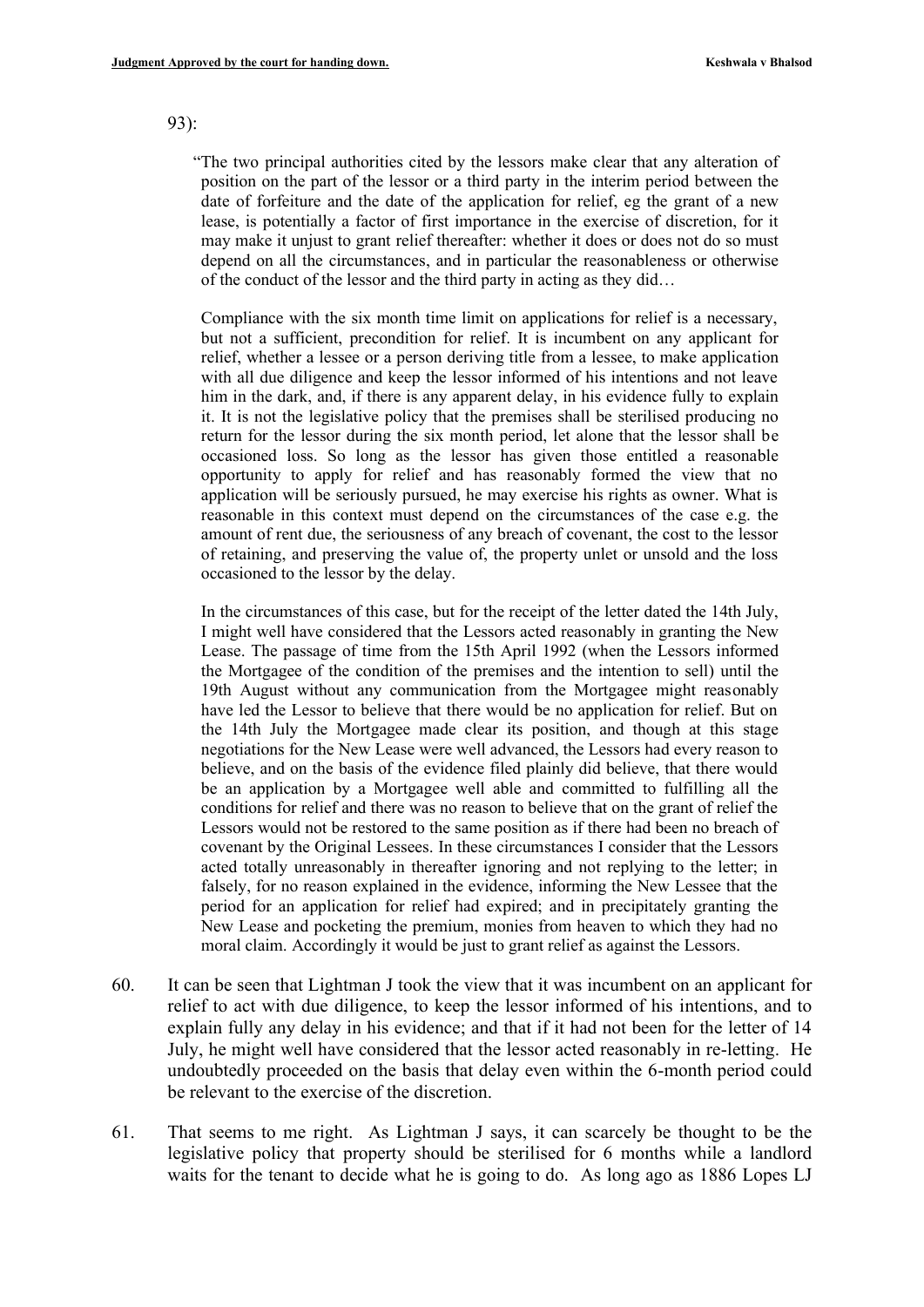and Lord Esher had made a similar point in *Stanhope*, Lopes LJ saying in the course of argument:

"Do you say that the landlord is bound to keep up the colliery for the lessee when it suits him to re-enter?"

and Lord Esher adding:

"And has he a right to resume possession in the meantime? Are they to refuse eligible offers from other parties to take a lease?"

62. In my judgment therefore there is no principle that a tenant will be deemed to have acted with reasonable promptitude so long as he brings his application for relief before the expiry of 6 months. A tenant who waits for nearly 6 months before bringing his application, keeps the landlord in the dark about his intentions, and fails to provide the Court with any explanation for the delay, may well find that the Court concludes that he has not acted with reasonable promptitude.

# *Conclusions on delay*

- 63. In the light of the above, my conclusions on the question of delay are as follows.
- 64. If a landlord has forfeited for non-payment of rent and taken possession by peaceable re-entry, the grant of relief is always discretionary, either, in the County Court, because of the express terms of s. 139(2) ("may, if it thinks fit, grant … relief"), or, in the High Court, because it is exercising an equitable jurisdiction. In the County Court the application must be brought within 6 months; in the High Court there is no strict time limit, but the Court will have regard to the 6 months.
- 65. The discretion is to be exercised (in both the High Court and the County Court) in accordance with equitable principles, including the well-established principle that equity regards the right of re-entry as a security for the payment of the rent, and, other things being equal, the Court will ordinarily grant relief if the tenant pays all that is due in terms of rent and costs. If therefore all that has happened is that the landlord has taken possession and then done nothing with the premises, simply sitting back to see what happens, then the mere fact that the tenant has delayed is unlikely to be regarded as sufficient by itself to cause the Court to refuse relief.
- 66. But that does not mean that so long only as the tenant brings his application before the end of the 6 months, he will be treated as having acted with reasonable promptitude, or that his delay will always be regarded as immaterial. The longer that the tenant leaves it – and a fortiori if he does not have a good explanation for the delay, and fails to keep the landlord informed of his intention – the more likely it is that he will find that the Court will conclude that he has failed to act with reasonable promptitude, and the more likely it will be that intervening events will make it inequitable to grant relief. If the landlord, acting reasonably and not precipitately, has altered his position, it may be unjust to grant relief; as also it may be if the rights of third parties have intervened.

# *Application to the present case*

67. We have had the benefit of a much fuller opportunity to consider the authorities than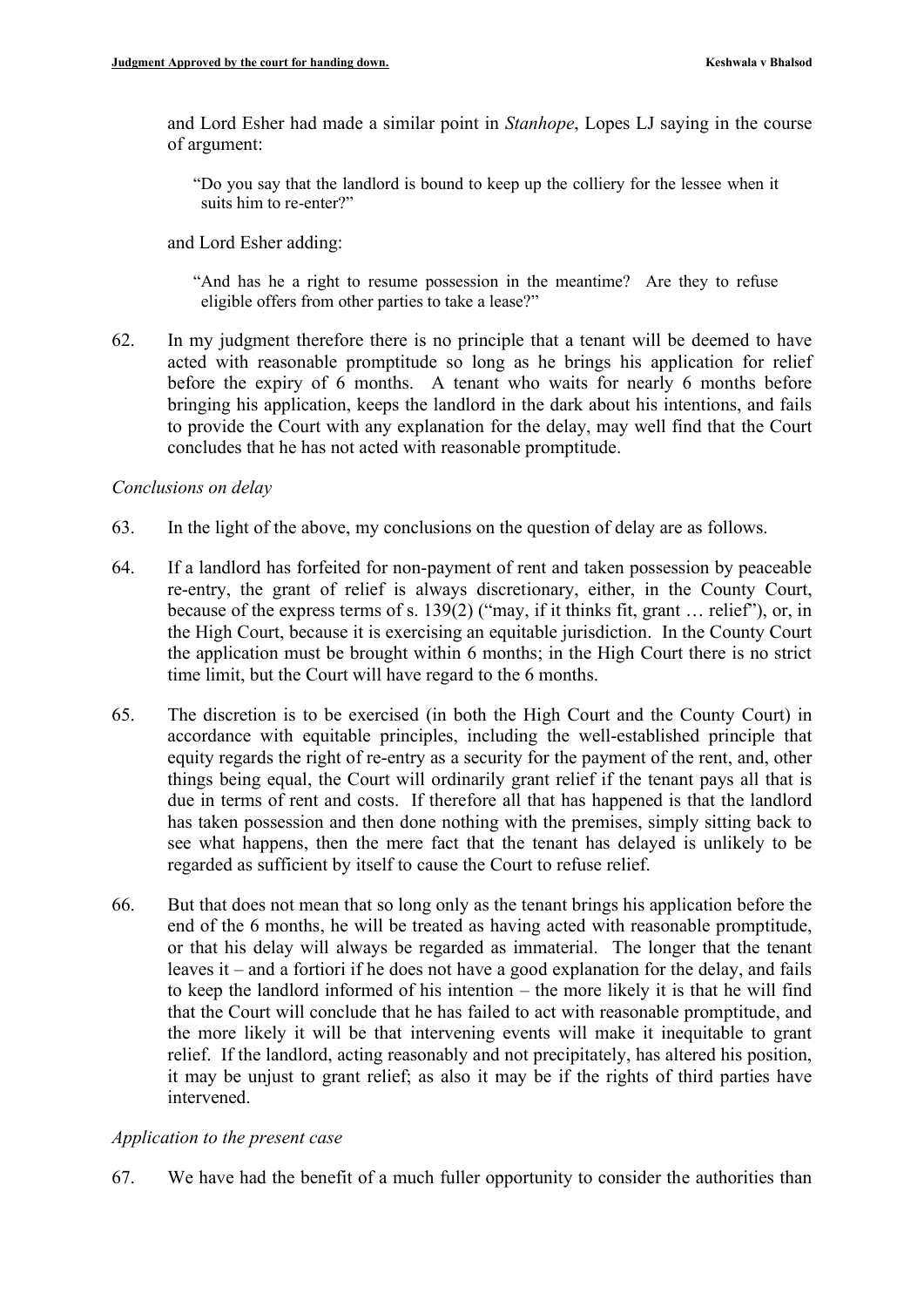was available to Martin Spencer J. With that advantage, I accept the submission of Mr Taylor that his judgment stated the position in terms that were too absolute. I consider that he erred when he was persuaded by Mr Din to proceed on the basis that because the Tenants brought their application on 26 February 2019, some 5½ months after possession was taken on 13 September 2018, they were to be regarded as having acted with reasonable promptitude and that such delay was therefore to be left out of account as of no relevance.

- 68. The position might be different if HHJ Hampton had refused relief on the ground of delay alone. But she did not. She expressly recognised (at [102]) that relief can be granted even if there is substantial delay, referring to, and distinguishing *Pineport*. As set out in her careful and thorough judgment, the factors that she took into account included not only the delay, but also: the complete lack of any attempt by the Tenants to communicate with the Landlords between October 2018 and January 2019 (described by her at [44] as "unexplained and inexplicable"); the fact that the delay itself had not been properly explained (at [112]); the fact that Mr Bhalsod (and by inference the Landlords) were unaware that the Tenants were doing anything and that it was intended that there should be an application for relief (at [109]); the fact that the Landlords re-let the premises because they were faced with the need to pay business rates (at [109]-[110]); the ambivalent position of Mr Keshwala who, although willing to co-operate in principle, was evidently reluctant to have anything to do with the property (at [113]); and the fact that if the Landlords needed to pursue him (as they might well do, given that she concluded that Mr Sharma might get into financial difficulties), they might have difficulties as he had proved elusive (at [114]-[115]).
- 69. It is true that she said (at [119]) that if the Tenants had forewarned the Landlords in September or October 2018 that there would be an application for relief, she had no doubt that the Court would have no difficulty in granting relief; but this does not mean that the only factor she took into account in refusing relief was delay.
- 70. In my judgment therefore the ground of appeal relied on by the Landlords is made out. The reason relied on by Martin Spencer J – that HHJ Hampton was wrong to take into account the delay – was not I think a sufficient basis to justify his disturbing the exercise of her discretion. Unless therefore his judgment can be upheld on the basis of the matters relied on by the Tenants in their Respondent's Notice, I would allow the appeal.

#### *Respondent's Notice*

- 71. The Respondent's Notice relies on a number of matters that it is said that HHJ Hampton ought to have taken into account, and two matters that it is said she wrongly took into account.
- 72. The matters that it is said she ought to have taken into account are as follows:
	- (1) The forfeiture by re-entry stood to be treated as a security for the payment of rent, which rent had been paid and therefore, there being no exceptional reasons why relief ought to be refused, relief ought to have been granted notwithstanding any or all of the other criticisms levelled against the Tenants as tenants.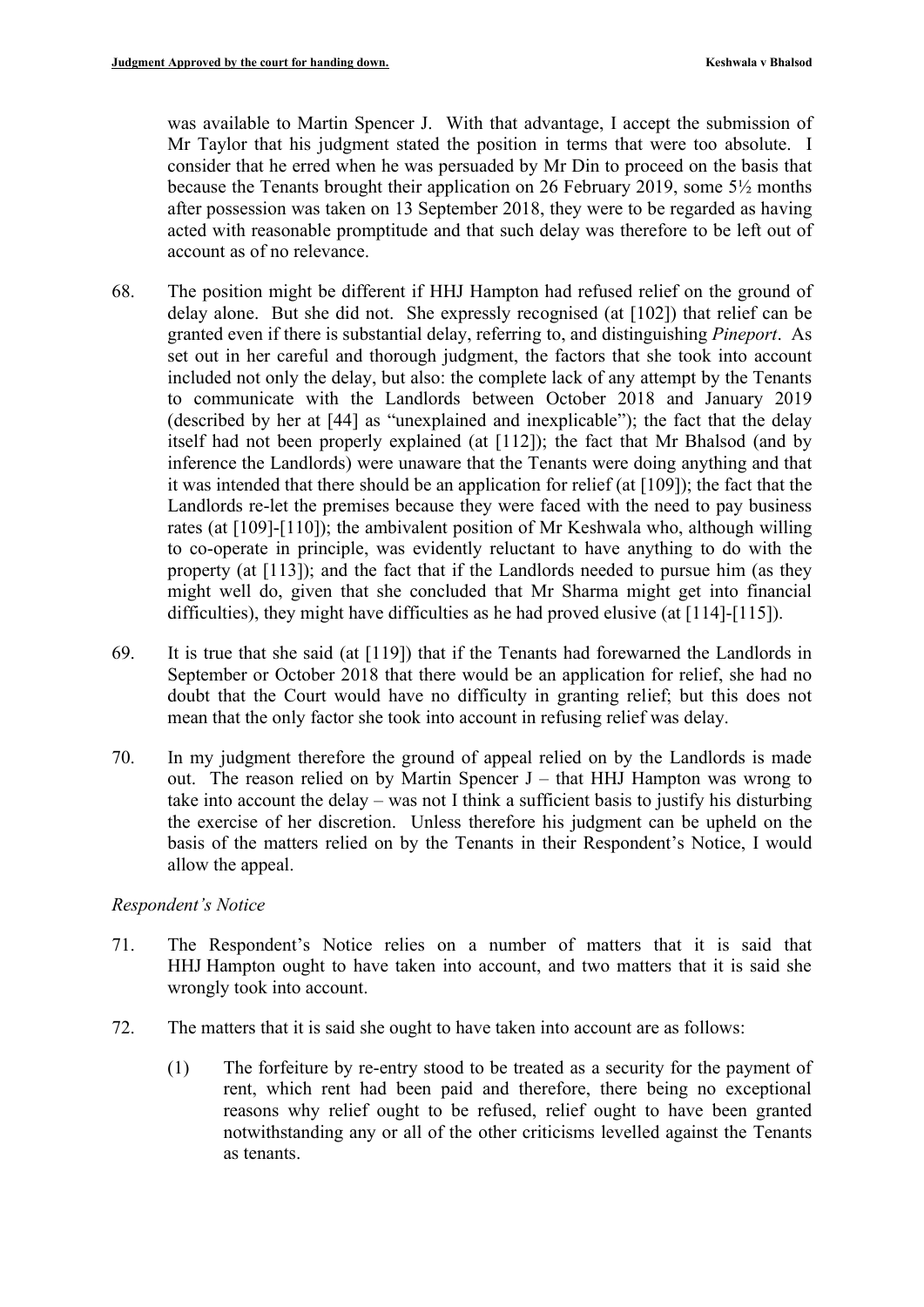- (2) The Tenants had expended significant money and time in converting the demised premises into residential accommodation and a hairdressing and beauty salon. A refusal to grant relief from forfeiture would result in a significant windfall for the Landlords and severe prejudice to the Tenants.
- (3) As for the delay:
	- (a) The County Court's jurisdiction to grant relief derives from s. 139(2) of the County Courts Act 1984 which provides a limitation period of six months from forfeiture by re-entry. In these premises, save where equitable delay (laches) bars relief, any claim for relief made within 6 months of forfeiture by re-entry ought to be treated as having been made promptly.
	- (b) Alternatively, equity follows the law and absent any exceptional circumstances, a delay of less than six months should not, by itself, constitute a hurdle to a claim for relief from forfeiture.
- (4) No prejudice, or no significant prejudice, was caused to the Landlords by reason of the delay between re-entry and the claim for relief.
- (5) The Tenants had for some time agreed that as between themselves Mr Keshwala would be responsible for the premises from which he ran a business under a joint tenancy with Mr Sharma, and Mr Sharma would be responsible for the index premises from which he benefited.
- 73. The two matters which it is said that HHJ Hampton wrongly took into account were as follows:
	- (6) That by January 2019 the Landlords were unaware that the Tenants were actively seeking relief from forfeiture and would issue proceedings so soon as Mr Keshwala returned from India; this was because the Landlords were actively avoiding all contact or communication with or from the Tenants and made no effort to ascertain their intentions.
	- (7) Mr Keshwala's disinclination to be involved with the demised premises, in particular in their management, and such difficulties that stance might theoretically cause to the Landlords.
- 74. Before coming to the specifics, there are some general principles to be borne in mind. Once it is accepted that a trial judge has a discretion to exercise, an appellate court is bound to respect the exercise of that discretion in the absence of demonstrable error. Numerous authorities illustrate the restraint that appellate courts should exercise in appeals against discretionary decisions. Thus it has been said that reasons for judgment will always be capable of having been better expressed, but a trial judge's reasons should be read on the assumption that the judge knew (unless they have demonstrated to the contrary) how they should perform their functions and which matters they should take into account: see *Civil Procedure (The White Book) 2021* at §52.21.5, and cases there cited. And it has also been said that an appellate court should resist the temptation to subvert the principle that they should not substitute their own discretion for that of the judge by a narrow textual analysis which enables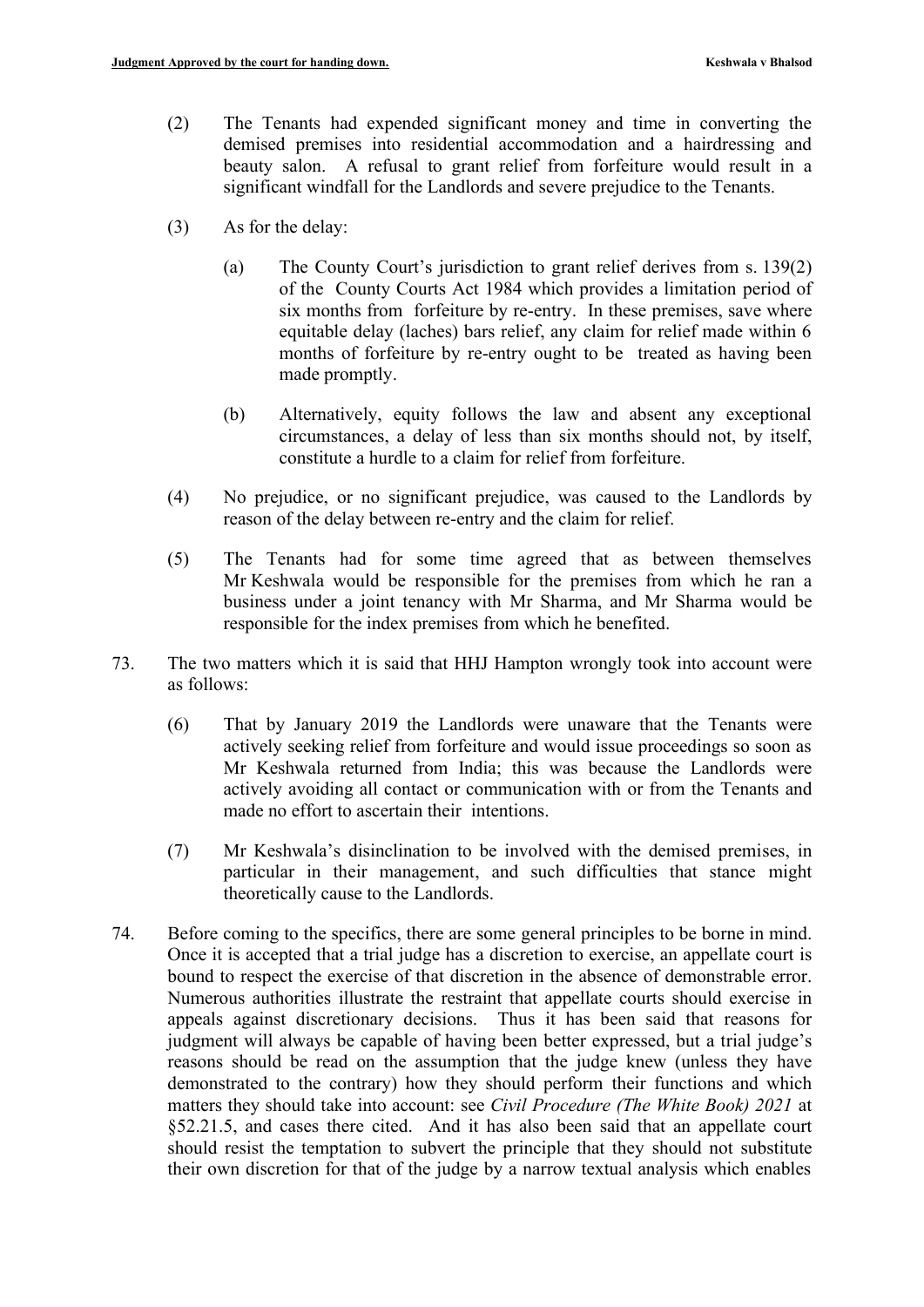them to claim that they misdirected themselves: *ibid*.

- 75. The present case is a good example of how difficult it is to demonstrate that a trial judge left out of account some factor that it is said that she should have had regard to. HHJ Hampton set out the facts in considerable detail. It is to be assumed that she had those facts in mind when exercising her discretion. Moreover, a judgment can never reproduce the entirety of the evidence that a judge has heard: here she heard oral evidence from a number of witnesses over two days, and unless the contrary can be established, it is to be assumed that all that evidence, in which she was immersed in a way that an appellate court can never be, informed her decision. Indeed she several times refers to taking everything into account: at [53], having set out the facts, she says that she has taken into account every matter in the witness statements or rehearsed by counsel in their skeleton arguments and in court, and the fact she has not referred to them all does not mean she has not taken them into account; at [74] she said that relief was a discretionary remedy, that the text books were full of examples of relief being granted or refused, and that the Court will take into account all the circumstances; and at [112] she said that she had given the matter great thought, and had considered "the learning that is found in *Woodfall*, the cases that have been put before me and the arguments that have been rehearsed" (at [112]). This is an unpromising basis on which to criticise her for not having regard to particular matters. If she does not mention something specific, that may be because she took it into account but gave it little weight, rather than because she thought, erroneously, that it was legally irrelevant.
- 76. With that introduction I can deal with each of the matters raised in turn. I can do so relatively briefly. As to (1) (the principle that relief is normally granted on payment of arrears and costs), Mr Din's written submissions at trial made the point that in the eyes of equity the proviso for re-entry is treated as security, and that so long as any arrears can be paid relief is normally granted. HHJ Hampton also said more than once that she had referred to *Woodfall*. The relevant paragraphs in *Woodfall* are §17.181 to 17.183.
- 77. At §17.181, the editors refer to the proviso for re-entry being merely security for rent in the eyes of equity; that equity was in the "constant course" of relieving against forfeiture where the tenant pays the rent and expenses; that save in exceptional circumstances the function of the Court is to grant relief when all that is due for rent and costs has been paid up; and that if the tenant pays the rent in arrear, interest and costs he is normally entitled to relief. At §17.182, the point is made that save in exceptional circumstances in determining whether to grant relief against forfeiture for non-payment of rent the Court should ignore other breaches of covenant. HHJ Hampton referred to this principle twice (at [74] and [102]), expressly referencing §17.182 of *Woodfall* at the latter, and said that she therefore left out of account Mr Sharma's breach of covenant in letting the residential part of the premises as a house in multiple occupation without a licence. At §17.183 *Woodfall* continues:

"Relief may also be refused where the tenant has delayed in making his application and the landlord has in the meantime been put to expense in carrying on the enterprise on the property<sup>1</sup>; or has reasonably and not precipitately granted a new lease to a third party.<sup>2</sup>"

citing *Stanhope* and *Silverman* at footnotes 1 and 2 respectively.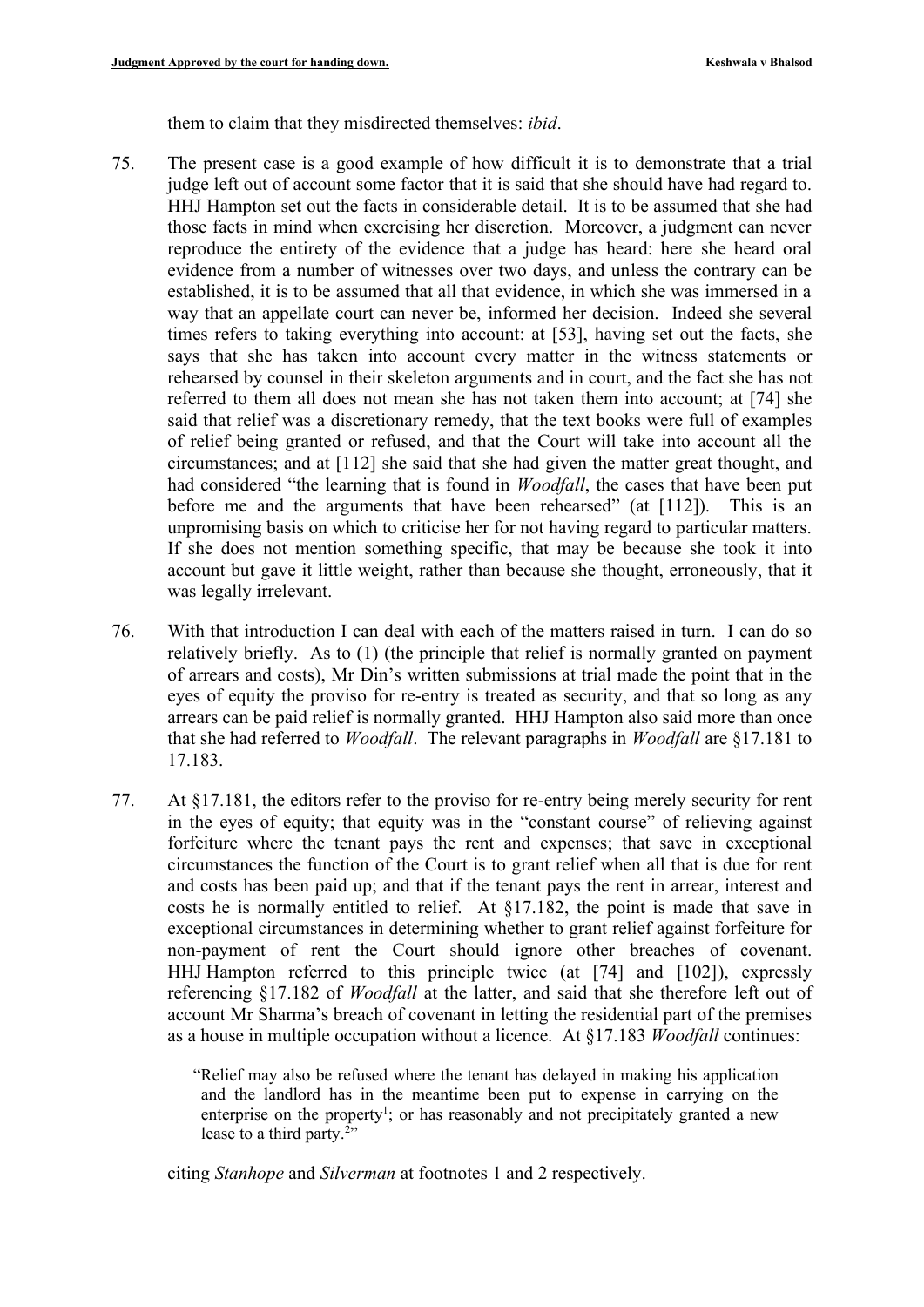- 78. In those circumstances I see no reason to think that HHJ Hampton either failed to read, or failed to understand, the general principle as stated at §17.181. It is much more likely that she read and understood it, but thought that the case fell within the exception set out at §17.183. That is not a case of ignoring the general principle, but of concluding that it was outweighed by the particular factors of the case.
- 79. As to (2) (Mr Sharma's expenditure on the property), HHJ Hampton referred in her judgment (at [15]) to Mr Sharma having taken considerable steps to refurbish the property and to the expense that he went to. She had extensive evidence on the point. It cannot be said that she was unaware of it, and it was obvious that refusal of relief would mean that Mr Sharma would lose the benefit of this expenditure. She evidently thought it was not a factor of sufficient weight to overcome the other factors.
- 80. As to (3) (delay) this does not add anything to the points which I have already considered above. Specifically, it is not the case (a) that any claim for relief is to be treated as having been made promptly if made within 6 months; nor (b) is this a case where HHJ Hampton proceeded on the basis that delay by itself would be sufficient to lead to the refusal of relief.
- 81. As to (4) (lack of prejudice to the Landlords), HHJ Hampton referred to the fact that the Landlords were individuals, who had acquired the property for its income and who were faced in January 2019 with the need to pay business rates. Being unaware, as she found, that the Tenants intended to apply for relief, they re-let the property. I think it is a fair reading of the judgment that she thought that they had acted reasonably, and not precipitately, in doing so. At [51] she referred to a submission for the Landlords that the reletting operated as a bar to the grant of relief; she evidently rejected that as at [102] she said that the fact that the premises had been re-let was one of the factors to be taken into account. It can be seen that that is consistent with the summary of the law in *Woodfall* at §17.183 to the effect that relief may be refused where the landlord has reasonably and not precipitately granted a new lease to a third party.
- 82. The authorities establish that where a landlord has reasonably re-let, relief may be refused if it would be inequitable either to the landlord or to the new lessee or both. Thus in *Stanhope* Lord Esher and Lindley LJ both referred to the landlord as having altered his position, and Lopes LJ to the landlord and other parties interested not being able to be put in the same position as before (paragraph 55 above); in *Gill*  Jenkins LJ summarised the position as being that where parties had altered their position in the meantime, and in particular where the rights of third parties had intervened, relief ought not to be granted where the effect of it would be to defeat the new rights of third parties "or be unfair to the landlord having regard to the way in which he has altered his position" (paragraph 56 above); and in *Silverman* Slade LJ said that that the Court may, in the exercise of its discretion, properly refuse relief from forfeiture even to a tenant who belatedly tenders the full amount of outstanding rent and costs if, during the interim period, the landlord has, not unreasonably or precipitously, granted rights in the premises to third parties on the footing that the original lease is at an end, and the Court considers that, in all the circumstances, the grant of relief to the original tenants would cause injustice to the landlord or the third parties or both (paragraph 57 above). So too in *Bank of Ireland* Lightman J considered separately the question of relief as against the lessor and as against the new lessee (paragraph 59 above).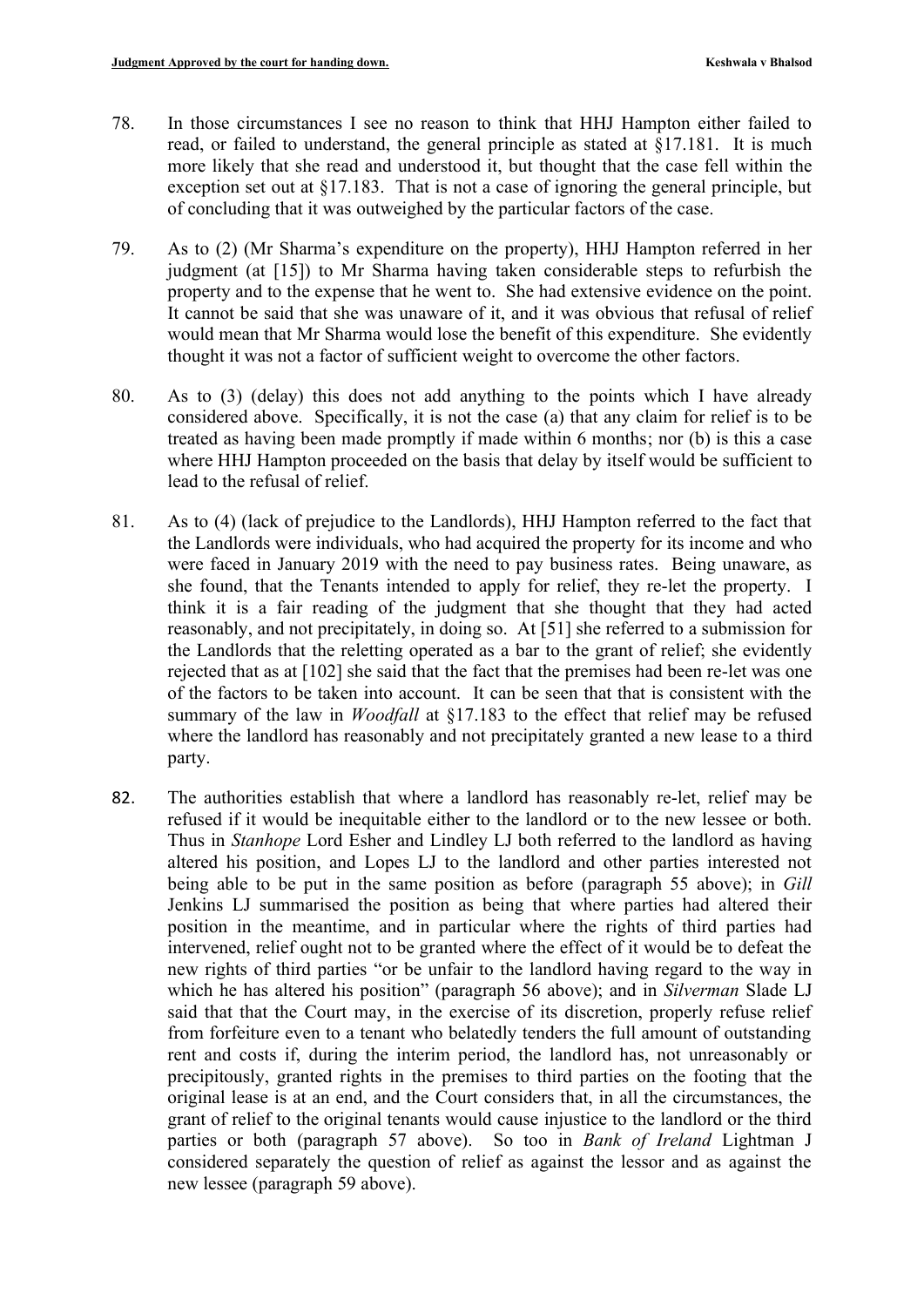- 83. In the present case, HHJ Hampton did not refer to the position of the new lessee, and it was common ground before her that if relief were granted it should take the form of restoring the Tenants' lease in reversion on the new lease to Mr Jakhu. I have some doubt whether that would have eliminated any potential prejudice to Mr Jakhu: it may be that it would have made a practical difference to him whether his immediate landlords were the Landlords who had let the premises to him, or the Tenants who might wish actively to recover possession of them, not least because his lease was subject to a one month's break clause. But these matters did not form part of HHJ Hampton's reasoning and need not be considered further.
- 84. What she relied on was the position of the Landlords themselves. Mr Din submitted that they would suffer no prejudice by the grant of relief. I will assume that relief could have been granted on terms that reimbursed the Landlords for any payment of business rates (or indemnified them against any such liability), and compensated them for any costs incidental to the clearing of the property, preparing it for re-letting and the like: in fact Mr Din's skeleton for trial did not even offer payment of all the arrears of rent as he was at that stage contending that the Tenants should not be required to pay rent for any period when they had been kept out of possession. But even if relief could have been granted on terms that put the Landlords back into the same position as if the lease had never been forfeited, I do not see in the authorities any principle that requires relief to be granted if that can be done. Rather, as the citations above show, the principle appears to be that if the landlord has acted reasonably and not precipitately, and has altered his position in the meantime, it may be inequitable to grant relief. That seems to me to open the door to a general discretion to grant or refuse relief depending on a consideration of all the circumstances. That was what HHJ Hampton did and I do not think she can be faulted in doing so.
- 85. As to (5) (the arrangement between Mr Keshwala and Mr Sharma), I do not understand the point that is being made. HHJ Hampton was aware that the two Tenants had agreed between themselves that Mr Sharma would be responsible for Narborough Road. Indeed she relied on the fact that Mr Keshwala was reluctant to have anything to do with the property. I do not see in what respect it is said that she failed to take into account what she should have done.
- 86. As to the two matters that she is said to have wrongly taken into account (6) is the fact that the Landlords were unaware that the Tenants were actively progressing their intended application for relief. Mr Din said that this should have been left out of account as it was the Landlords who were avoiding communications and had made no attempt to contact the Tenants to find out their intentions.
- 87. I accept that there was evidence in the immediate aftermath of the forfeiture that the Landlords were avoiding communication: Mr Bhalsod got his solicitors to tell Mr Sharma to contact the agents, and at the same time disinstructed the agents; he did not respond to Mr Sharma's attempts to contact him by telephone; neither did he respond to Mr Mistry's approach. HHJ Hampton was well aware of and referred to all these matters, said (at [38]) that Mr Bhalsod's conduct was such as to attract the Court's disapproval, and at [78] that he made life difficult for the Tenants. But none of this explains why there was a complete failure by Mr Sharma to contact Mr Bhalsod or the Landlords in writing from 14 October 2018, when Mr Skipworth told him that AG were no longer instructed, to 25 January 2019, when Mr Patel attempted to copy